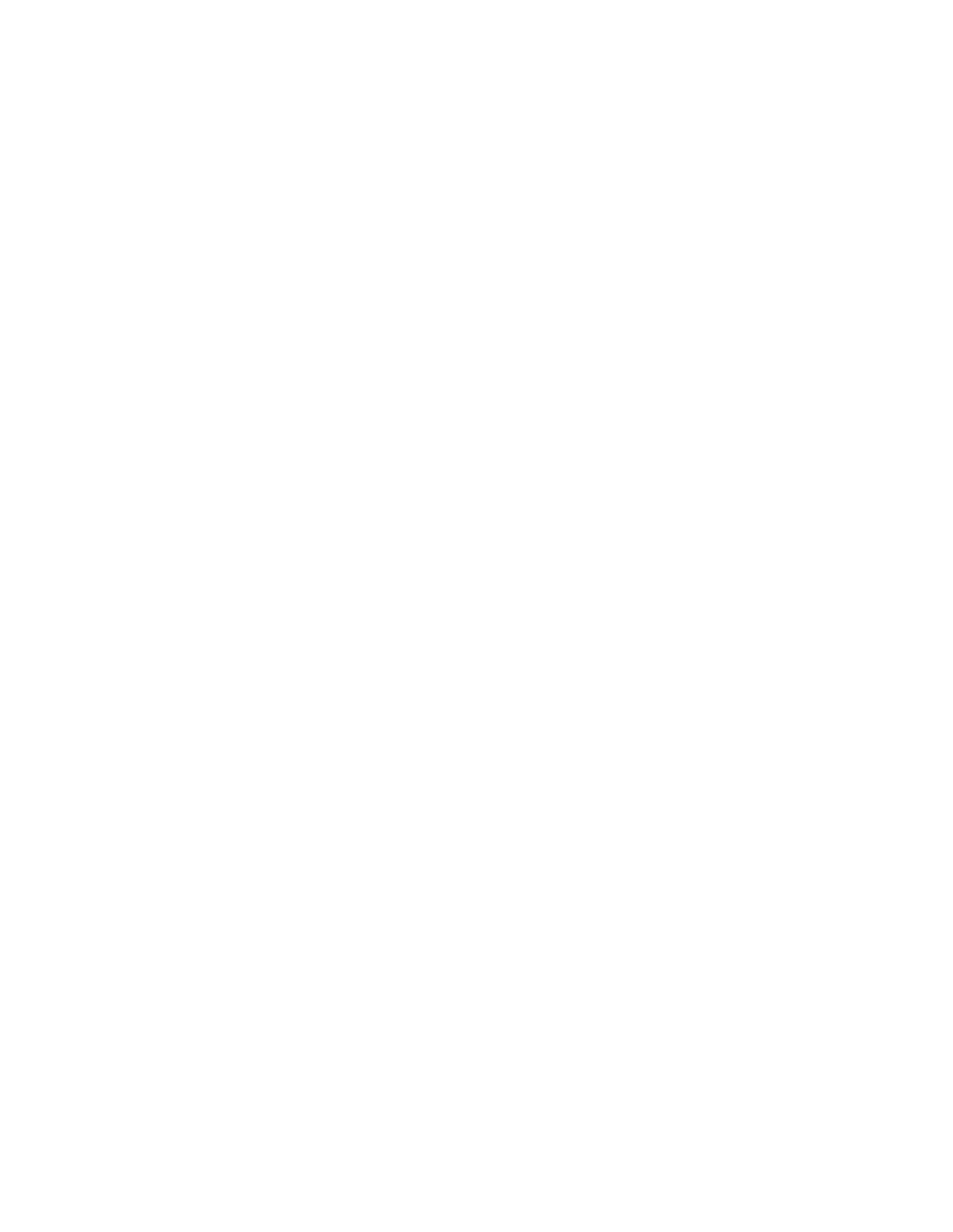# **Coordinated Federal Action Plan to Reduce Racial and Ethnic Asthma Disparities**

Approximately 7 million children aged 0 to 17 in the United States have asthma, with poor and minority children suffering a greater burden of the disease.<sup>1</sup> Asthma persists into adulthood and the costs to society are high: medical expenses associated with asthma are estimated to be \$50 billion annually.<sup>2</sup> It is critical that we promote synergy across the numerous federal programs that affect asthma management in order to reduce this burden and these disparities. The magnitude of the problem of asthma disparities and the breadth of stakeholder involvement required to address it will necessitate enhancing the interagency coordination of partnerships that many of our federal programs already have with state and local health departments, nonprofit organizations, community asthma coalitions and asthma foundations. Preventable factors related to effective asthma management are well established. Coordinating our federal efforts will help us take appropriate actions to better address these known preventable factors in underserved populations.

In this plan, we propose to build on the strengths and lessons learned from past and existing federal asthma programs, combine efforts among federal programs at the community level, and develop collaborative strategies to fill knowledge gaps within existing resources. With clear evidence of broad commitment to reducing health disparities from federal, state, and local partners, the timing is right for this Coordinated Federal Action Plan to Reduce Racial and Ethnic Asthma Disparities *(Action Plan)* to accelerate actions that will reduce asthma disparities. The *Action Plan* presents a framework to maximize the use of our existing federal resources for addressing this major public health challenge during the next three to five years.

The *Action Plan* is founded on the following principles, which we believe offer the best foundation for effective and feasible federal efforts to address asthma disparities:

- Collaboration across federal agencies, other levels of government, and community partners.
- Utilizing existing federal resources and optimizing their impact through synergies.
- Emphasizing activities that address the preventable factors that impact asthma disparities.

The *Action Plan* reflects a broad-based consensus of federal agencies. It is an outcome of the collaborative interagency Asthma Disparities Working Group (see Appendix A), co-chaired by the U.S. Department of Health and Human Services (HHS), the U.S. Environmental Protection Agency (EPA), and the U.S. Department of Housing and Urban Development (HUD). The working group functions under the auspices of the President's Task Force on Environmental Health Risks and Safety Risks to Children, which has the objectives to identify priority issues of environmental health and safety risks to children that could best be addressed through interagency efforts, recommend and implement interagency actions, and communicate to federal, state and local decision makers information to protect children from risks. Representatives of the Asthma Disparities Working Group collected and synthesized recommendations of previous task forces and expert panels, along with input from members of the National Asthma Education and Prevention Program's (NAEPP) Federal Liaison Group on Asthma, extramural scientists, and leaders from national, regional and local community asthma programs. These recommendations were distilled into four overarching strategies, each of which is associated with several priority actions. The strategies and priority actions are described in detail below, starting on page 4.

The *Action Plan* aligns with federal initiatives, including Healthy People 2020 (see Appendix B), the HHS Action Plan to Reduce Racial and Ethnic Disparities,

<sup>&</sup>lt;sup>1</sup> Akinbami, L.J., Mooreman, J.E., Bailey, C., Zahran, H., King, M., Johnson, C., & Liu, X. Centers for Disease Control and Prevention, National Center for Health Statistics. (2012). Trends in asthma prevalence, health care use, and mortality in the United States, 2001-2010. Retrieved from http://www.cdc. gov/nchs/data/databriefs/db94.pdf <sup>2</sup> Centers for Disease Control and Prevention (2011, May). Asthma in the U.S. Vital Signs. Retrieved February 13, 2012, from http://cdc.gov/vitalsigns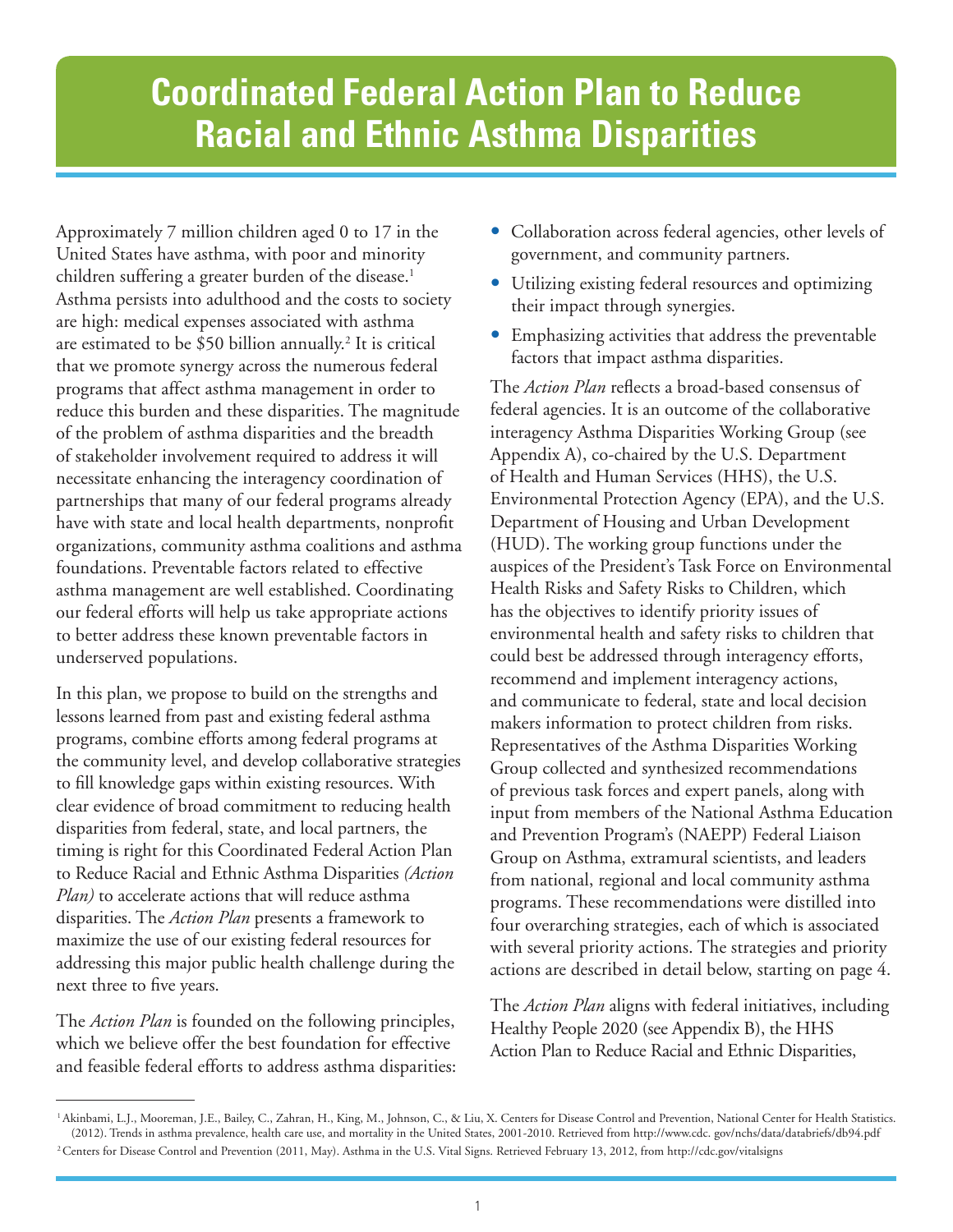the National Stakeholder Strategy for Achieving Health Equity, the Surgeon General's Call to Action to Promote Healthy Homes, the National Prevention Strategy and the environmental justice strategic plans of HHS, HUD and EPA (Plan EJ 2014). Professional societies, non-governmental organizations and foundations with a focus on asthma; state and local governments; school associations; health care providers and insurers; and community asthma coalitions also have asthma programs targeted to minority communities. The combination of federal initiatives and federal-private sector partnerships offers promising opportunities to advance this *Action Plan*.

# **THE PROBLEM**

Although the causes of asthma are poorly understood, we can document that asthma disproportionately affects minority children and children with family incomes below the poverty level.<sup>3,4,5</sup>

#### **Current Asthma Prevalence Among Children, by percent of total population of 0 to 17 year olds, United States, 2007-2010**



The prevalence of current asthma in the U.S. is 16 percent among non-Hispanic black children; 10.7 percent among American Indian and Alaska Native children; 6.8 percent among Asian; 8.2 percent among non-Hispanic white; and 7.9 percent among Hispanic children (16.5 percent among Puerto Rican children and 7 percent among Mexican children).

- Currently, 12.2 percent of children with a family income less than 100 percent of the federal poverty level have asthma – compared to 9.9 percent of children with a family income up to 200 percent of the federal poverty level, and 8.2 percent of children with a family income greater than 200 percent of the federal poverty level.
- On top of disparities in the prevalence, there are significant racial and ethnic disparities in asthma outcomes (e.g., measures of asthma control, exacerbation of symptoms, quality of life, health care utilization and death). Among children with asthma, black children are:
	- • Twice as likely to be hospitalized.
	- More than twice as likely to have an emergency department visit.
	- Four times more likely to die due to asthma than white children.
- Minority children are less likely than white children to be prescribed or take recommended treatments to control their asthma, and are less likely to attend outpatient appointments.<sup>6</sup>

The burden of asthma also includes ripple effects in day-to-day life. For example, asthma affects the ability of children to fully engage in school and be physically active.

- In 2008, asthma accounted for 10.5 million missed school days.<sup>7</sup>
- Children with more severe asthma and/or nighttime symptoms are more likely to suffer academically than those with more mild symptoms.<sup>8</sup>

<sup>3</sup> Akinbami, L., Mooreman, J., Bailey, C., Zahran, H., King, M., Johnson, C., & Liu, X. Centers for Disease Control and Prevention, National Center for Health Statistics. (2012). Trends in asthma prevalence, health care use, and mortality in the United States, 2001-2010. Retrieved from http://www.cdc.gov/nchs/data/databriefs/db94.pdf 4 Centers for Disease Control and Prevention, National Center for Health Statistics. Health Data Interactive. Retrieved from www.cdc.gov/nchs/hdi.htm 5 Akinbami, L.J., Garbe P.L., Moorman J.E., & Sondik E.J. (2009). Status of childhood asthma in the United States, 1980-2007. Pediatrics, 123, S131-S145.

6 Crocker, D., Brown, C., Moolenaar, R., et al. (2009). Racial and ethnic disparities in asthma medication usage and health care utilization. Chest, 136 (4), 1063-1071.

7 Akinbami, L.J., Mooreman, J.E., Bailey, C., Zahran, H., King, M., Johnson, C., & Liu, X. Centers for Disease Control and Prevention, National Center for Health Statistics. (2012). Trends in asthma prevalence, health care use, and mortality in the United States, 2001-2010. Retrieved from http://www.cdc.gov/nchs/data/databriefs/db94.pdf.

8 Diette, G.B., Markson, L., Skinner, E.A., et al. (2000). Nocturnal asthma in children affects school attendance, school performance, and parents' work attendance. Archives of Pediatrics & Adolescent Medicine, 154, 923-928.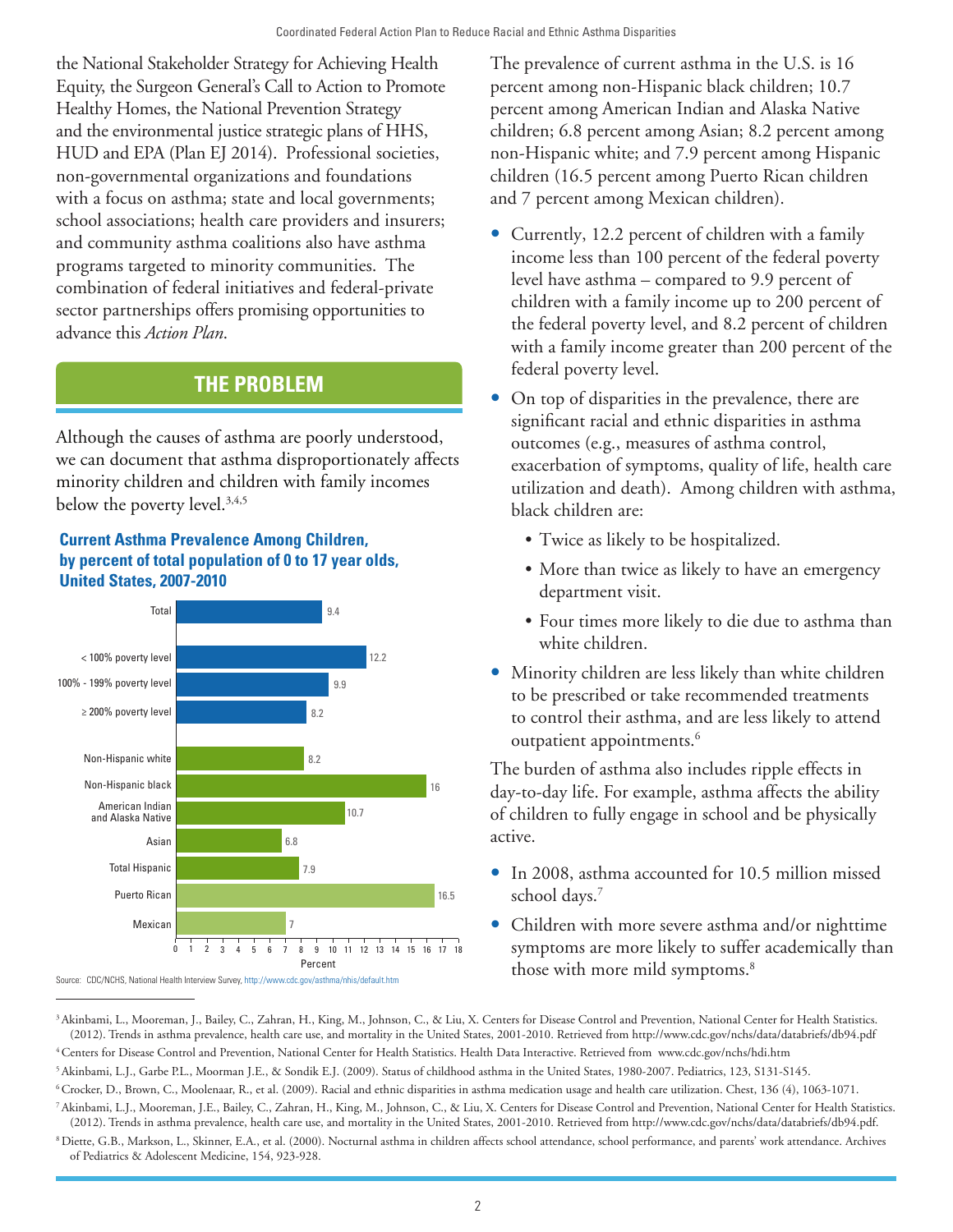• Children with asthma are more likely to be overweight and obese than children without asthma.<sup>9</sup>

# **PREVENTABLE FACTORS THAT CONTRIBUTE TO DISPARITIES IN THE BURDEN OF ASTHMA**

Although we do not yet have interventions to prevent the onset of asthma, and research is urgently needed in this area, we do have a clear understanding of how to prevent asthma morbidity and improve the control of asthma and quality of life for individuals who have the disease. The National Asthma Education and Prevention Program Guidelines for the Diagnosis and Management of Asthma establishes that effective asthma care must be comprehensive and include four key components: pharmacologic treatment, education to improve self-management skills of the patient and their family, reduction of environmental exposures that worsen asthma, and monitoring the level of asthma control to adjust a patient's management plan accordingly.10 Thus, the major routes currently available for us to reduce asthma disparities will be to ensure that evidence-based, comprehensive asthma care is available to ethnic and racial minority children who have asthma. Barriers to delivery of this care have been identified as preventable factors that contribute to disparities in the burden of asthma. This *Action Plan* addresses the preventable factors that are described below.

#### **Barriers to the implementation of guidelines-based asthma care**

- **Medical care factors** 
	- Limited access to quality health care and asthma self-management education that is patientcentered and culturally sensitive.
	- • Episodic and fragmented care, as a result of the type of care available and the affordability of care. This factor is also influenced by cultural norms regarding health care seeking behaviors.
	- Low levels of health literacy.
	- Barriers (including costs) to adherence to prescribed medications and to measures to control environmental exposures.
- **Physical and psychosocial environmental factors** 
	- • Environmental exposures to allergens and pollutants in the home and school settings which exacerbate asthma.
	- • Lack of family resources and community support for appropriate asthma self-management behaviors.
	- • Higher levels of chronic stress and acute exposures to violence, which exacerbates asthma and impedes adherence to therapy.
	- • Competing family priorities, such as access to food or secure housing, that impact a family's ability to address asthma.

#### **Lack of local capacity to deliver community-based, integrated, comprehensive asthma care**

- Lack of coordination across service delivery agents.
- Limited community-level activities to reduce outdoor air pollution.
- y Limited models and cost benefit analyses for integrated community partnerships.

#### **Gaps in capacity to identify and reach children most at risk**

- Variability in the data collected at local, state and national levels.
- Limited use of innovative technologies to identify populations at highest risk for poor outcomes.

The *Action Plan* identifies four strategies and priority actions that will address the preventable factors leading to asthma disparities that are listed above. The top priority actions for immediate attention are presented here and summarized in Appendix C. As they are implemented, the four strategies will reinforce each other, maximizing their impact. While this plan focuses on reducing asthma disparities among children, asthma disproportionately impacts people of all ages in minority and low income communities. Implementation of this plan will likely benefit people with asthma in all age groups and contribute to reducing disparities across life stages.

<sup>9</sup> Visness, C.M., London S.J., Daniels, J.L. et al. (2010). Association of childhood obesity with atopic and non-atopic asthma: results from the National Health and Nutrition Examination Survey 1999-2006. J Asthma, 47 (7), 822-829.

<sup>&</sup>lt;sup>10</sup> National Heart, Lung, and Blood Institute, National Asthma Education and Prevention Program (2007). Expert Panel Report 3: Guidelines for the Diagnosis and Management of Asthma, (NIH Publication No. 07-4051).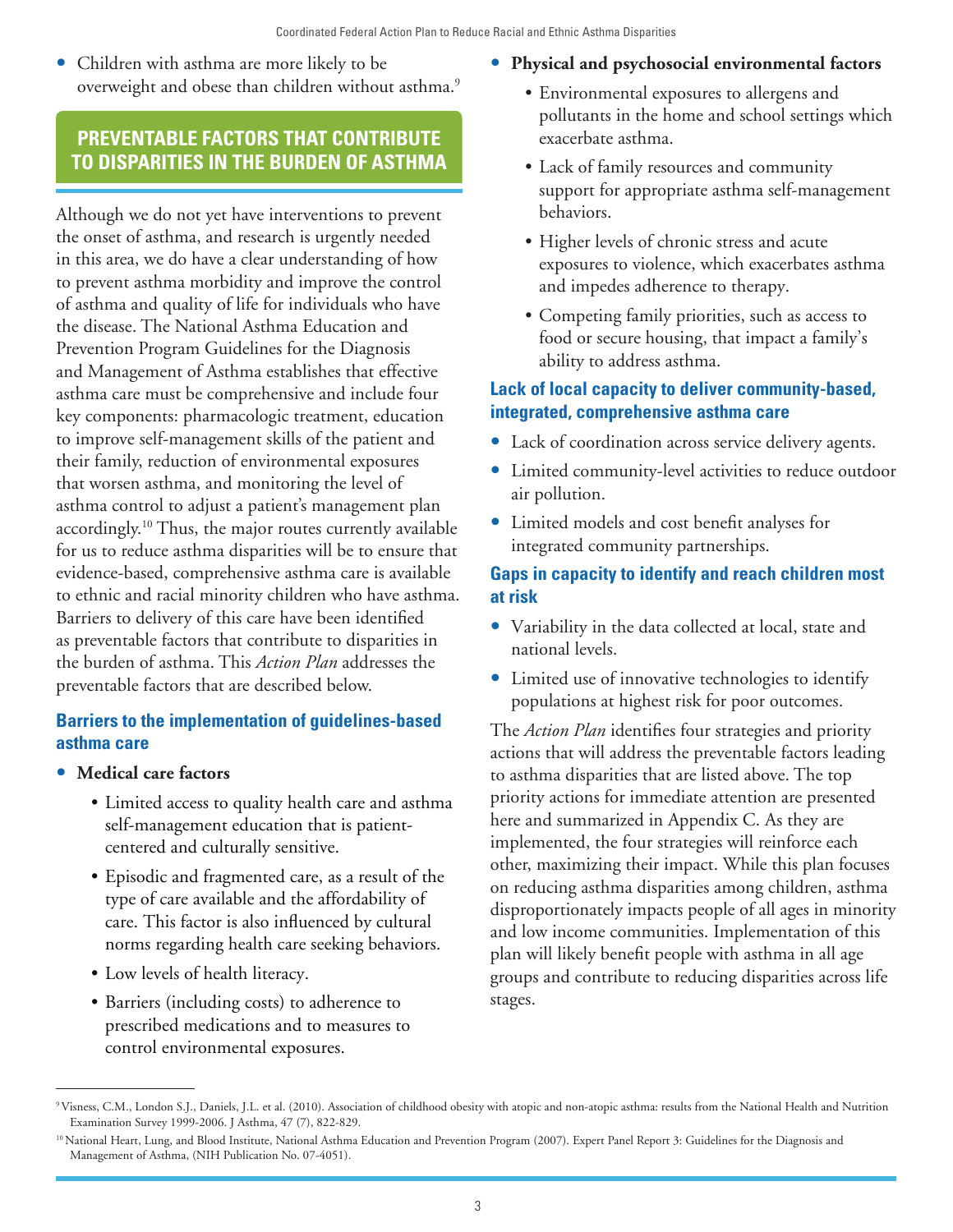# **THE PLAN**



# **Strategy One**

**Reduce barriers to the implementation of guidelines-based asthma management.**

The National Asthma Education and Prevention Program (NAEPP) Guidelines for the Diagnosis and Management of Asthma emphasize an evidence-based comprehensive approach to asthma management. Implementation of the guidelines through federal agencies and federal/private partnerships has generated considerable improvements in asthma outcomes for patients across the country. For example, the number of deaths for all ages due to asthma has declined by 25% from 1987 to 2009 and hospitalizations stabilized; fewer patients who have asthma report limitations to activities; and an increasing proportion of people receive formal patient education.5,9,11 However, the persistence of significant asthma disparities among racial and ethnic minorities reveals that there is more work to be done.

Three fundamental actions are required to extend the benefits of guidelines-based care to children most in need.

- 1. Support strategies that improve access to care that is consistent with NAEPP guidelines.
- 2. Use innovative technologies to reach, engage and educate patients and families in communities affected by racial and ethnic asthma disparities.
- 3. Institute policies and programs to reduce environmental exposures in federally assisted housing, child care facilities and schools.

Comprehensive asthma care reduces hospitalizations and emergency department visits. While there are no large-scale cost-effectiveness evaluations, comprehensive asthma care programs at the local level, including private hospitals' and health insurers'

programs, have shown sufficient success that they have been integrated into routine practice.<sup>12</sup> More studies are needed, including economic analyses to better understand what type of program, in what setting, offers the greatest value or cost savings. Given the strong evidence that guidelines-based asthma care is effective in reducing urgent care, hospitalizations and activity limitations, and in improving day-today asthma control and quality of life, we can expect reasonable value when programs are targeted to those patients at high risk of poor outcomes.

The specific actions below represent the Federal Government's unique role in extending the reach and impact of asthma programs delivering guidelinesbased care.

#### **Priority Actions:**

**1.1 Explore strategies to expand access to asthma care services.** Services include patient education, home environment interventions, asthma medication, appropriate follow up and, after urgent visits, subspecialty services.

- Update federal guidance to health care purchasers and planners regarding the Key Clinical Activities for Quality Asthma Care.<sup>13</sup>
- Analyze information gathered from Centers for Medicare & Medicaid Services (CMS) activities (e.g., asthma quality improvement projects and demonstrations) to identify potential improvements to asthma care.

**Key Organizations Involved:** CDC, CMS, EPA and NIH (NHLBI).

<sup>&</sup>lt;sup>11</sup> Office of Disease Prevention and Health Promotion, U.S. Department of Health and Human Services. Healthy People 2010. Retrieved from http://healthypeople. gov/2020/default.aspx

<sup>&</sup>lt;sup>12</sup> Hoppin P, Jacob M, Stillman L. Investing in best practices for asthma: a business case. 2010; retrieved from www.asthmaregionalcouncil.org

<sup>&</sup>lt;sup>13</sup> Centers for Disease Control and Prevention. Key clinical activities for quality asthma care: recommendations of the National Asthma Education and Prevention Program. MMWR 2003;52 (No. RR-6):[1-9].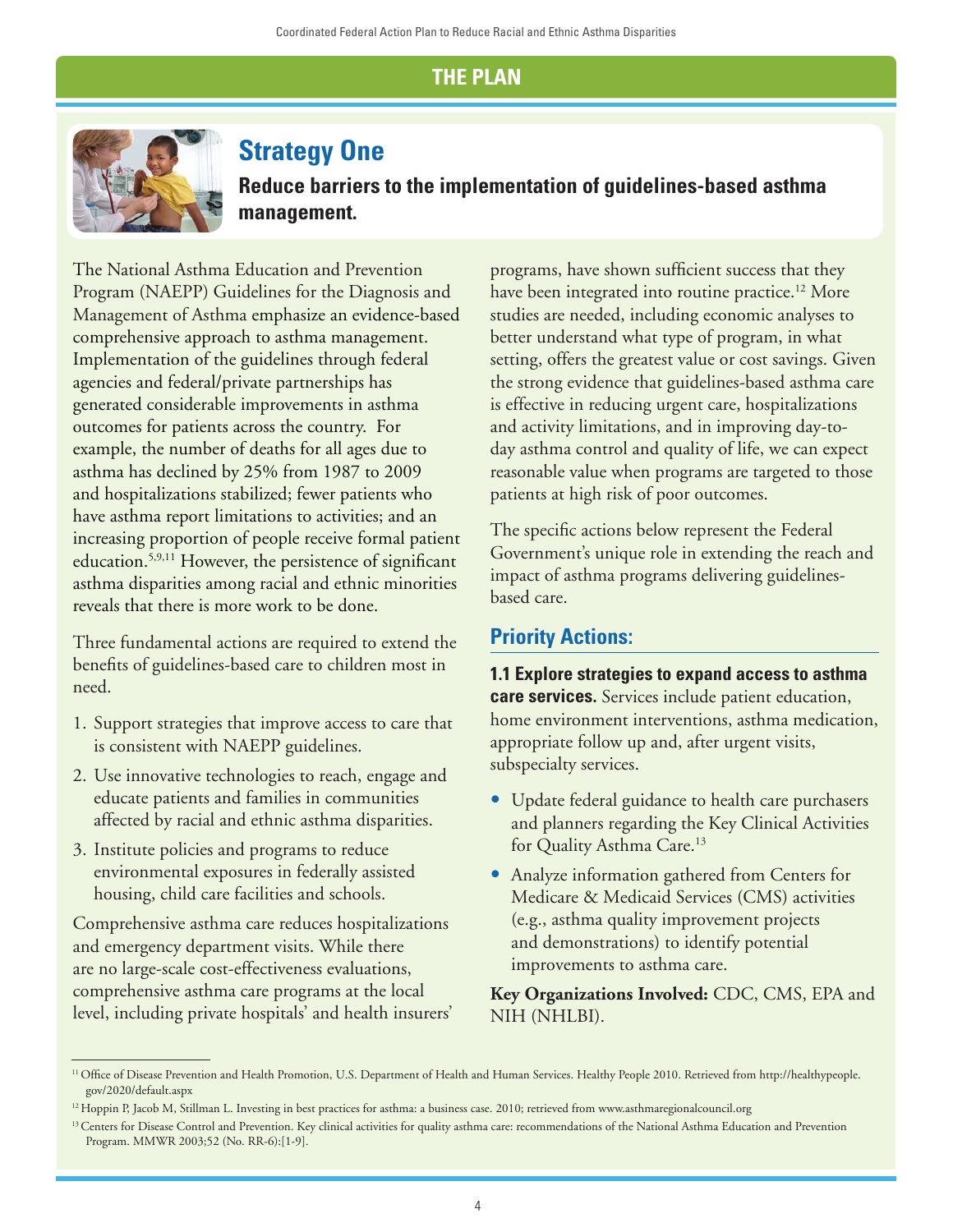#### **1.2 In health care settings, coordinate existing federal programs in underserved communities to improve the quality of asthma care.**

- Train providers in primary care settings (including health centers funded by the Health Resources and Services Administration (HRSA), National Health Service Corps sites and hospital outpatient clinics) to practice NAEPP guidelines-based asthma care using knowledge management portals as training venues.
- Create collaborations among stakeholders (including health departments, Federally Qualified Health Centers, healthy homes projects, hospital outpatient clinics and environmental and housing inspectors, and programs that serve children with developmental disabilities given that these children may have asthma as a comorbidity) to share resources and facilitate comprehensive home visits for patients who have asthma.
- Promote quality asthma care for racial and ethnic minorities in Medicaid and the Children's Health Insurance Program (CHIP).
- Expand dissemination of demonstration project models for asthma quality improvement programs in primary care settings.
- Coordinate federal initiatives targeting other health and health care delivery improvements in underserved communities, such as:
	- Patient-provider communication.
	- Provider cultural competency.
	- Family health literacy.
	- Tobacco-free living.
- Facilitate the engagement of health care providers who have not been reached by traditional continuing medical education methods.

**Key Organizations Involved:** AHRQ, CDC, CMS, EPA, HRSA, HUD and NIH (NHLBI, NICHD, NIMHD).

#### **1.3 In homes, reduce environmental exposures.**

- Encourage federal grantees who conduct home visits for asthma to adopt the relevant Task Force on Community Preventive Services' Community Guide recommendations, and encourage federal partners who support home visit programs to do the same (http://www.thecommunityguide.org/ asthma/multicomponent.html).
- Recommend that owners and managers of federally assisted housing implement building-wide practices and policies that reduce exposures to secondhand smoke, pests, mold and other asthma triggers.
- Encourage state and local governments to consider strategies to help reduce exposure to secondhand smoke, pests, mold and other asthma triggers in homes.

**Key Organizations Involved:** CDC, CPSC, DOE, EPA, HUD and USDA.

#### **1.4 In schools and child care settings, implement asthma care services and reduce environmental exposures, using existing federal programs in collaboration with private sector partners.**

- Promote the use of asthma action plans through outreach and education to schools, school districts, Head Start and child care providers.
- Deliver technical assistance and training to schools and child care centers, including Head Start, to foster implementation of programs and policies that improve environmental conditions as well as the health, physical activity and productivity of children with asthma.
- Develop and disseminate demonstration projects for school-based asthma case management.
- Train providers in school-based health care settings to practice NAEPP guidelines-based asthma care.

**Key Organizations Involved:** ACF, AHRQ, CDC, CPSC, ED, EPA, HRSA and NIH (NHLBI, NICHD, NIEHS).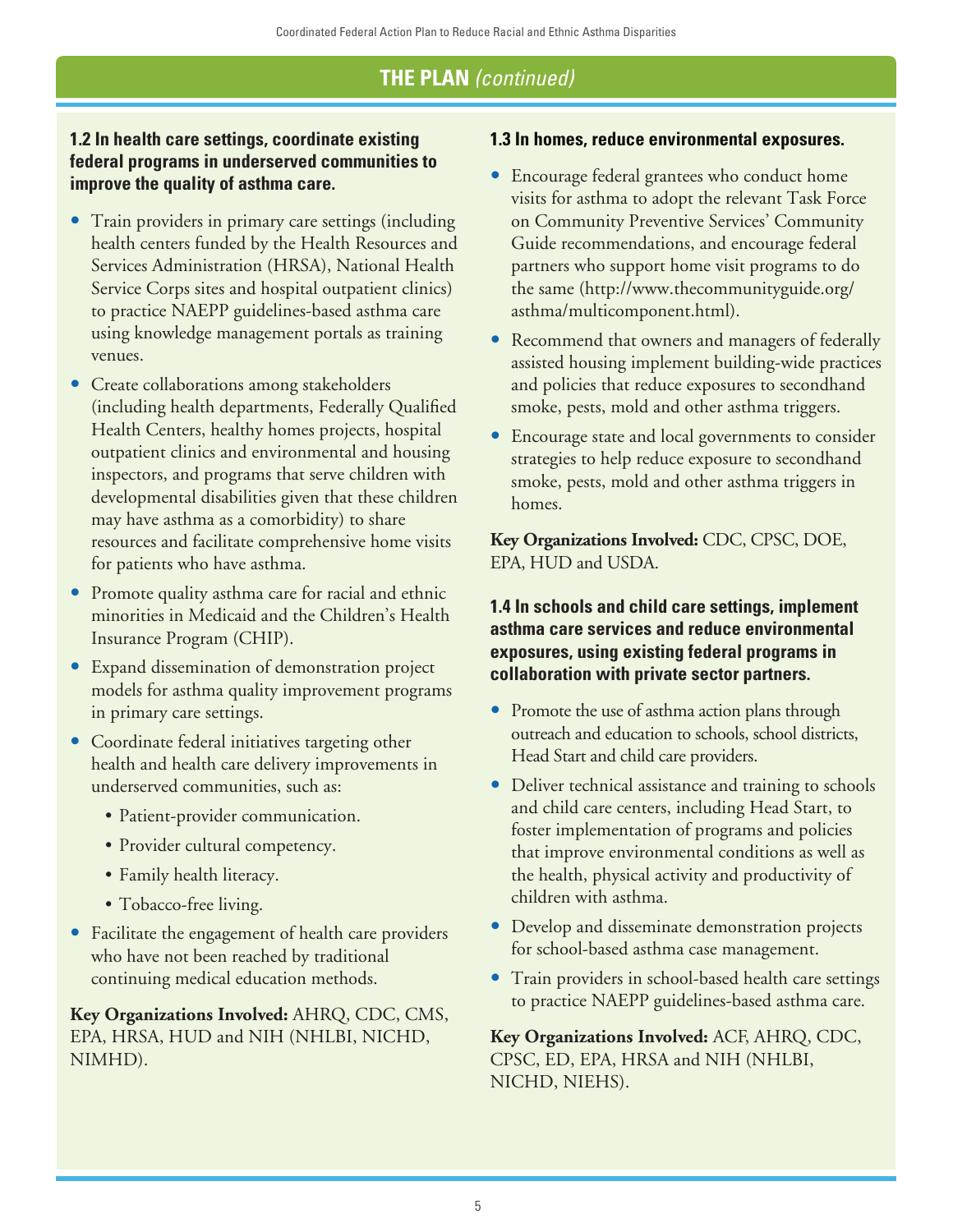

# **Strategy Two**

**Enhance capacity to deliver integrated, comprehensive asthma care to children in communities with racial and ethnic asthma disparities.**

Programs that focus on a single preventable factor have demonstrated benefits, but their impact has been limited in magnitude and sustainability. A broader, systems-oriented approach is necessary – one that addresses the multi-factorial nature of asthma disparities through holistic, coordinated, community-wide interventions. Coordination among existing federal asthma programs will accelerate the development and implementation of communitybased asthma care systems.

# **Priority Actions:**

**2.1 Promote cross-sector partnerships among federally supported, community-based programs targeting children who experience a high burden of asthma.**

- Disseminate effective methods (developed as an outcome of Strategy Three, detailed below) of identifying and tracking children most in need of comprehensive, integrated interventions (e.g., those with frequent school absences, emergency department visits and/or hospitalizations).
- Promote the use of data-sharing mechanisms, such as e-health records, among health care providers, case managers and supporting entities (e.g., hospitals, pharmacies, schools) with appropriate privacy protections.
- Encourage coordination with other health and housing programs targeting the same population to identify opportunities to improve asthma management, incorporate activities that will reduce environmental exposures, and encourage referrals of their clients to health services that provide comprehensive asthma management. Such complementary programs may include, for example:
	- Tobacco control.
	- Obesity prevention.
- Home environment interventions (e.g., healthy homes; weatherization; radon, lead and wood smoke reduction efforts).
- Programs serving children with developmental disabilities.
- Create opportunities for asthma programs and other organizations serving the same population (e.g., Federally Qualified Health Centers, local health departments, hospital emergency departments, outpatient clinics and community health programs) to meet and exchange ideas for improving collaboration, increasing community awareness about asthma care, and reducing barriers to care.
- Expand the use of practical implementation tools that link all elements of care (e.g., schools, families and health/social service providers).

**Key Organizations Involved:** AHRQ, CDC, CMS, DOE, ED, EPA, HUD, HRSA, all other HHS agencies and NIH (NHLBI, NICHD, NIEHS, NIMHD, NINR).

**2.2 In communities that experience a high burden of asthma, protect children from health risks caused by short- and long-term exposure to air pollutants.** National federal air environmental regulations will continue to form the foundation for environmental health protections nationwide. EPA will continue to use the best science to develop environmental regulations and will work closely with federal, state and local partners to ensure effective implementation of federal environmental statutes, with a particular focus on improving regional and local air quality. State and local policies and practices could build on this foundation to foster healthy and sustainable communities and neighborhoods. Federal guidance, technical assistance, and tools such as the Air Quality Index and EnviroFlash are available and will be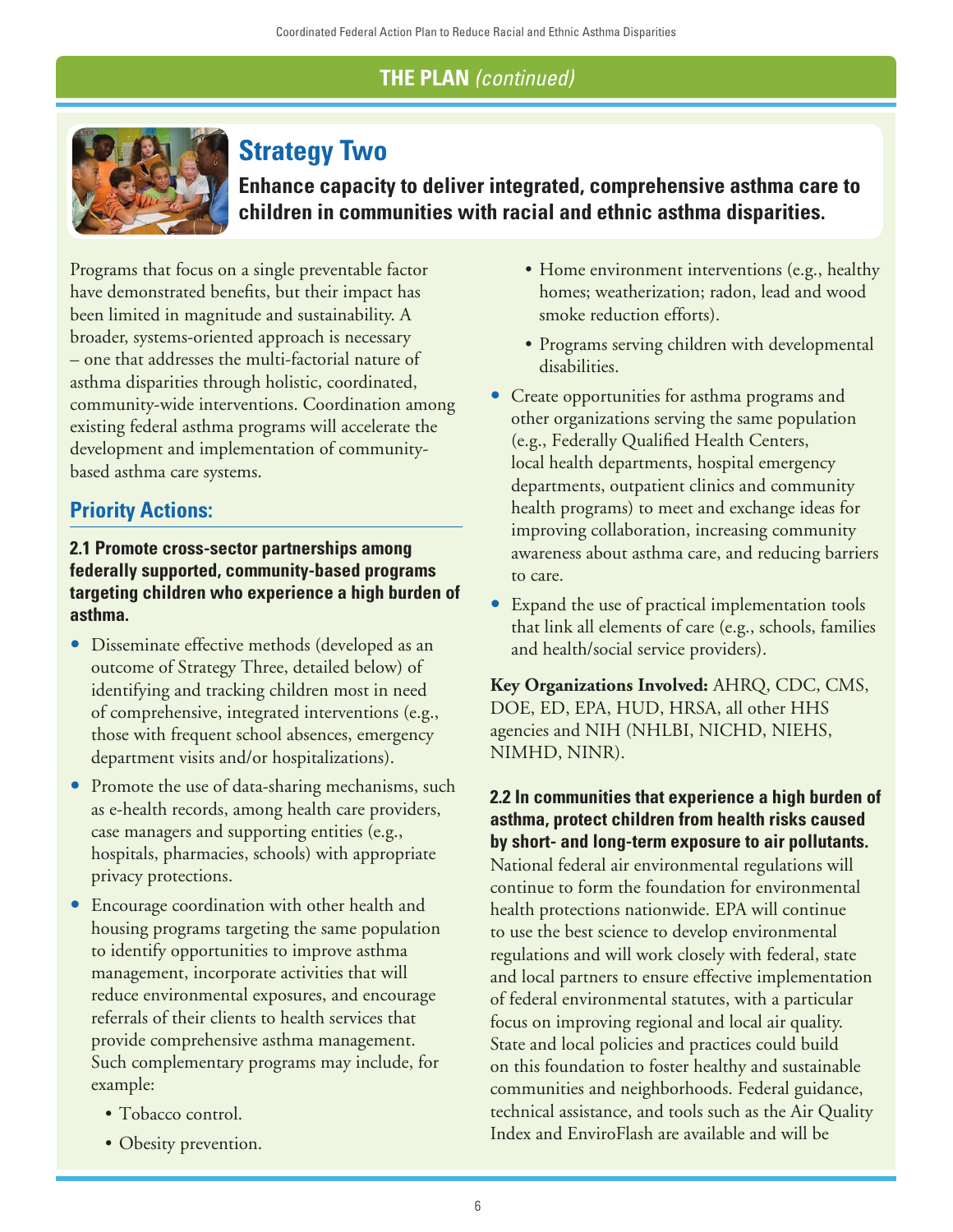disseminated to state, tribal and local planning efforts to reach communities in need.

Focus on supporting communities in their efforts to address:

- Sustainable Transportation.
- School siting, new construction, renovations, repairs, operations and maintenance.
- Public awareness.

**Key Organizations Involved:** CDC, CPSC, DOT, EPA, HUD and NIH (NIEHS).

**2.3 Conduct research to evaluate models of partnerships that empower communities to identify and target disparate populations and provide comprehensive, integrated care at the community level.** To rigorously test the impact and sustainability of a systems-based approach to asthma care, a collaborative federal research effort will support the development and evaluation of models for community partnerships that provide care in clinical, home, child care and school settings, with appropriate linkages across all settings, for children at high risk of poor asthma outcomes. We believe that these models will empower children and their families to overcome barriers to asthma management, correct the preventable factors that contribute to poor asthma outcomes, and reduce disparities at a community level. The asthma partnership models should address the preventable factors in a coordinated manner and should examine the relative contribution of various social determinants of health to asthma disparities.

The partnership models should:

- Identify children most in need of comprehensive, integrated care.
- Provide quality medical care based on NAEPP guidelines, and encourage establishment of medical homes for children in at-risk communities.
- Teach age-appropriate self-management skills and address family concerns about asthma and seeking health care.
- Coordinate with programs that conduct home visits for patients with asthma to reduce levels of environmental allergens and irritants and to reinforce asthma self-management education.
- Coordinate with child care and school programs to ensure support for children's asthma management plans, and to ensure communication with families and health care providers when asthma is not wellcontrolled in the child care or school setting.
- Link those who provide medical care and those who provide supportive services (e.g., selfmanagement education, home visits), as well as child care providers and schools. As appropriate, link asthma programs with social service programs.
- Foster community-wide efforts to reduce environmental exposure to indoor and outdoor allergens and irritants, and link those efforts across the continuum of care.

**Key Organizations Involved:** ACF, AHRQ, CDC, EPA, HRSA, HUD and NIH (NHLBI, NIAID, NICHD, NIEHS, NIMHD).

**2.4 Examine the relative contribution and costeffectiveness of different components of a systemwide partnership program.** Although it is likely that multi-component programs are necessary to implement meaningful, lasting changes in asthma disparities, it is not clear how resources should be apportioned to the different components. It will be important to evaluate different models and their relative success in order to guide future program planning.

**Key Organizations Involved:** ACF, AHRQ, CDC, EPA, HRSA, HUD and NIH (NHLBI, NIEHS, NIMHD).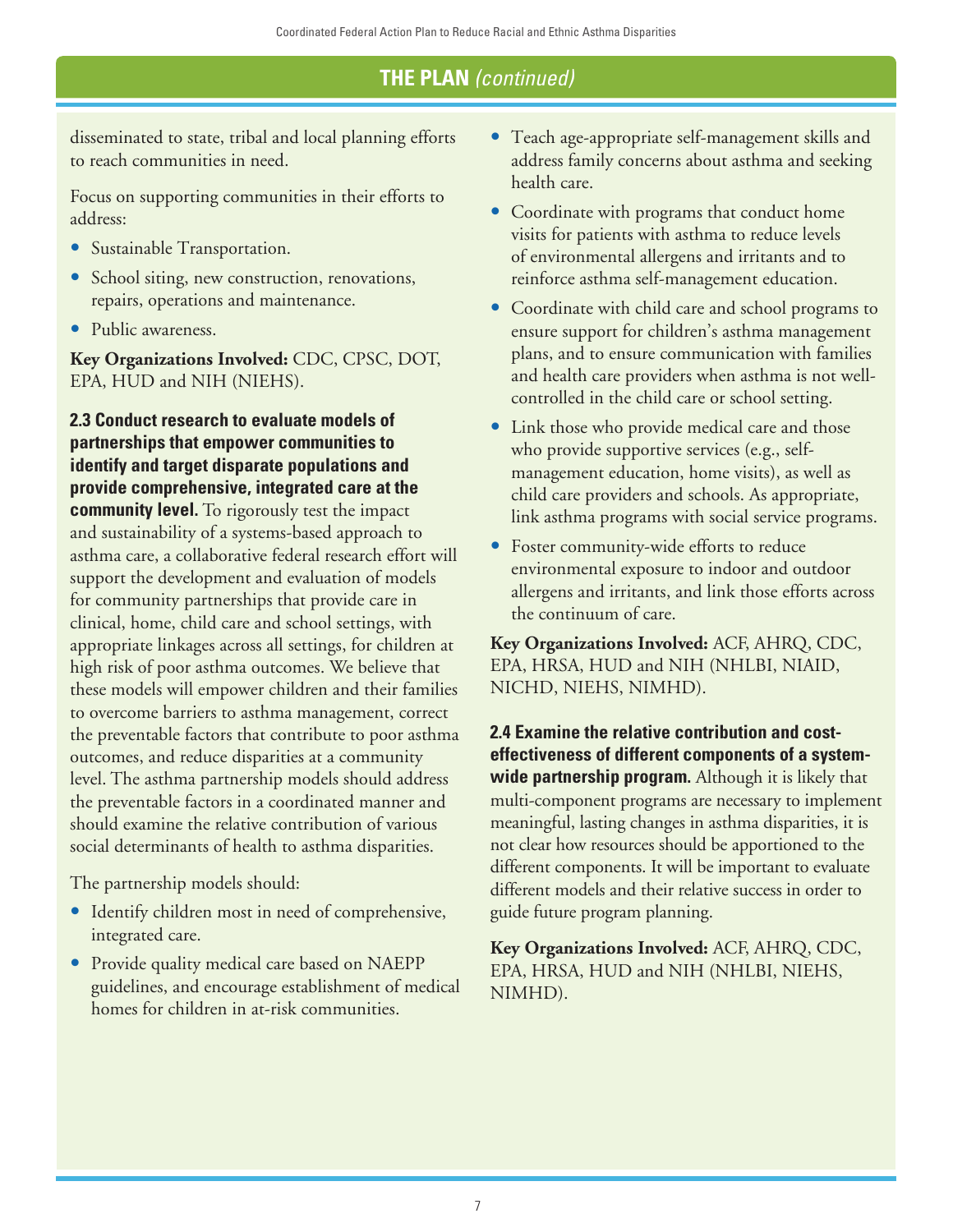

# **Strategy Three**

**Improve capacity to identify the children most impacted by asthma disparities.**

Recent technological innovations, such as health geographic information systems (GIS), can be harnessed to identify disease clusters and determine variations in the cost, quality and outcomes of various policies and interventions. It is imperative that we extract greater value from existing data through this type of hot-spot analysis. We must also increase the specificity, uniformity and quality of data collection and reporting procedures. Achieving federal coordination and harmonization of definitions of asthma measures and outcomes, as well as data collection and reporting methodologies, will equip us to better identify subpopulations in need. Results of these efforts will be used to guide resource allocation decisions, target outreach efforts, assess program outcomes, and inform public health policy and program enhancement decisions.

# **Priority Actions:**

**3.1 Investigate the added value of emerging technologies to enhance identification of target populations and risk factors.** Promote and evaluate mapping and spatial analysis to understand asthma occurrence and outcomes. Examples of technologies we propose to explore include health GIS, environmental exposure GIS, spatial epidemiology and hot-spot analyses. We encourage researchers to consider expanding spatial analyses to include socio-economic and contextual factors that may be associated with geographic regions and populations in need of enhanced interventions.

**Key Organizations Involved:** CDC, EPA, HRSA and NIH (NHLBI, NIAID, NIEHS).

**3.2 Standardize definitions, measures, outcomes and data/information collection methods, and maximize availability and use of collected data across federal asthma programs.** We anticipate that standardization will include developing greater depth and detail, increasing validity, and optimizing collection methods (with appropriate attention to privacy protections) to improve comparability and comprehensiveness of data/information.

- Develop standards. Apply standardization to four main areas:
	- • Surveillance (health surveys, administrative data abstraction).
	- Research (clinical, epidemiologic and translational).
	- Asthma program monitoring and evaluation.
	- Health care provision.
- Adopt the recommendations of the NIH Asthma Health Outcomes Workshop Report for research and health care settings that collect and use clinical outcome data.14
- Ensure that federally conducted or supported health care, public health programs, activities, research, and surveys consistently use, collect and report data according to these standards, as appropriate.
- Disseminate data. Incorporate asthma disparities indicators into the National Environmental Public Health Tracking Network.
- Share data. Develop and implement data sharing policies across the federal government to maximize the impact of data and reduce redundant efforts.

**Key Organizations Involved:** AHRQ, CDC, CPSC and NIH (NHLBI, NIAID, NICHD, NIEHS).

<sup>&</sup>lt;sup>14</sup> Standardizing asthma outcomes in clinical research: report of the asthma outcomes workshop. J Allergy and Clinical Immunology. 2012; 129 (3), Supplement.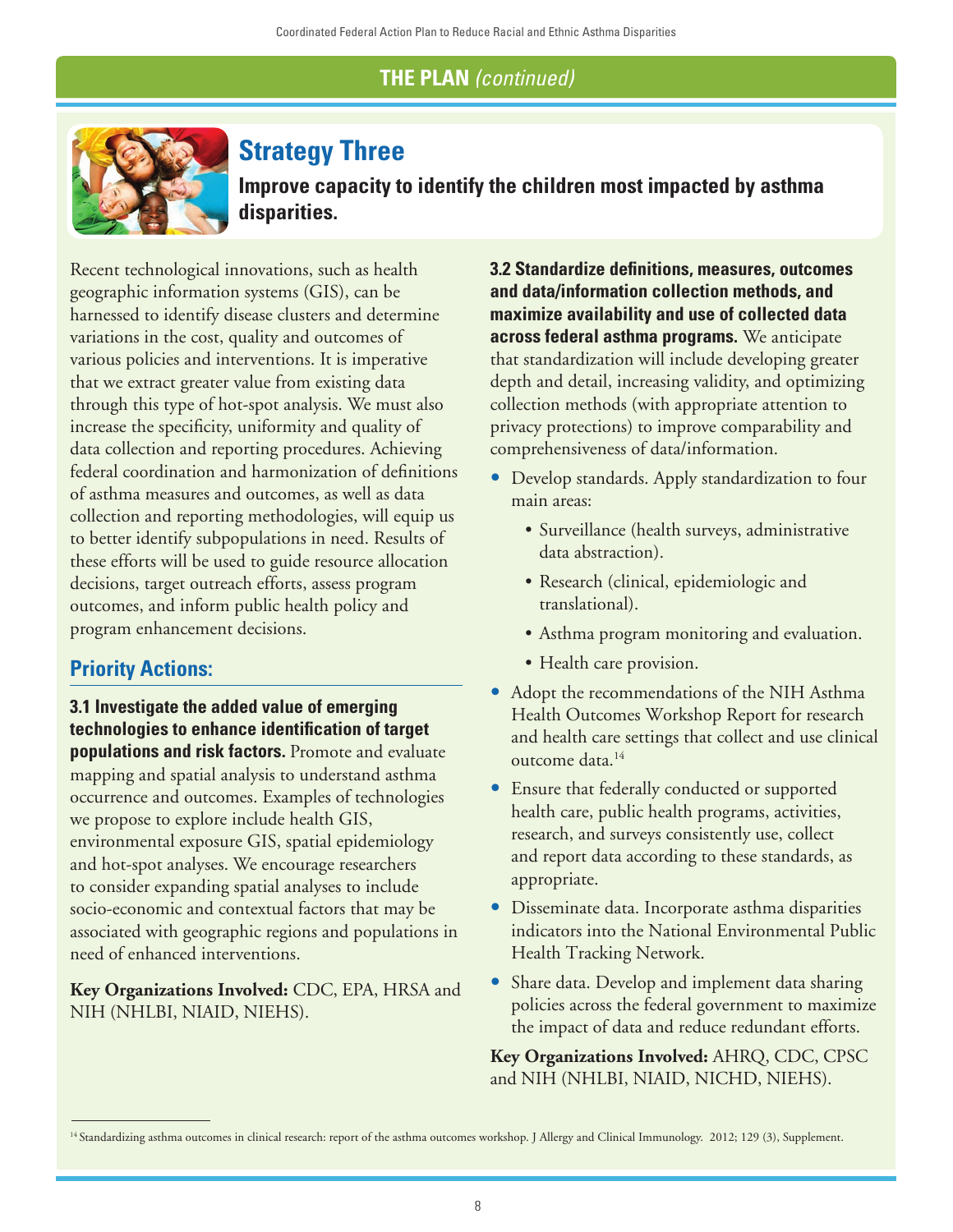**3.3 Promote the use of standard definitions, measures, outcomes and information/data collection methods in state, local and community settings.** 

- Disseminate guidance on core indicators and measures through publications and non-federal partner organizations.
- Work with public health journals to encourage inclusion of core measures in asthma-related manuscripts.
- Promote the adoption of standards developed for federal programs across the network of state, local and community programs.

**Key Organizations Involved:** CDC, EPA and HRSA.



# **Strategy Four**

**Accelerate efforts to identify and test interventions that may prevent the onset of asthma among ethnic and racial minority children.** 

The cause or causes of asthma, and of the racial and ethnic disparities in the prevalence of asthma, are not fully understood. Available evidence indicates that asthma is caused by an interaction of genetic factors and environmental exposures, and recent advances suggest that exposures *in utero* and during early childhood (e.g., allergens, environmental tobacco smoke, viral respiratory infection) can be critical.<sup>15,16</sup> To date, there are no evidence-based interventions to recommend for preventing the onset of asthma. However, a strong association has been identified between smoking and wheezing illness in infants, which, although not certain, may influence the development of asthma. Other targets for potential preventive strategies have been identified (e.g., the microbiome, nutritional deficiencies). Research is urgently needed to better understand the factors that lead to asthma development and test primary prevention interventions that appear to be the most promising based on current knowledge.

# **Priority Actions:**

**4.1 Reduce exposure to maternal smoking and environmental tobacco smoke (ETS; also known as secondhand smoke) among pregnant women and infants.** There is evidence of an association between maternal smoking and ETS exposure during pregnancy and the development of wheezing illness and asthma in young children, although a causal relationship is not established. Reducing exposure to ETS may reduce the risk of wheezing in infants, which may influence the development of asthma or the progression of asthma severity later in childhood. Steps that can be taken, which also have other known health benefits, include:

- Promote smoke-free living in federally assisted housing.
- • Provide information about the association of prenatal exposure to environmental tobacco smoke and wheezing in infants to federal

<sup>&</sup>lt;sup>15</sup> National Research Council. Clearing the Air: Asthma and Indoor Exposures (2000). Institute of Medicine, National Academy Press.

<sup>&</sup>lt;sup>16</sup> Yeatts, K., Sly, P., Shore, S. et al., (2006) A brief targeted review of susceptibility factors, environmental exposures, asthma incidence, and recommendations for future asthma incidence research.. Environmental Health Perspectives 141(4): 634-640.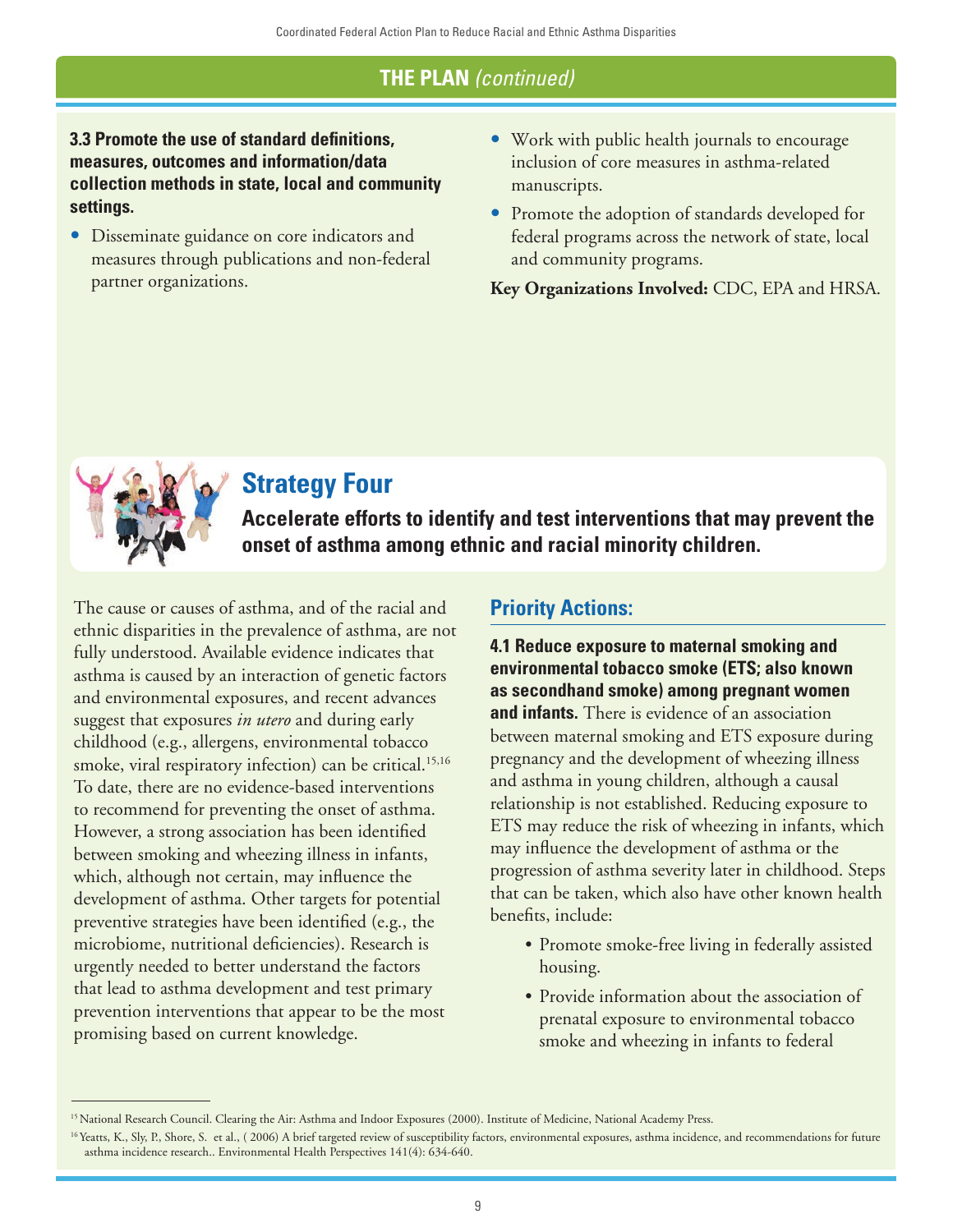programs that promote tobacco-free living among pregnant women (e.g., through brochures, public service announcements, community health programs).

**Key Organizations Involved:** ACF, CDC, EPA, HUD and NIH (NICHD).

#### **4.2 Establish priorities and collaborations for research across federal agencies to test interventions that may prevent the onset of asthma and reduce disparities in the incidence of asthma.**

The research will examine:

- The contributions of prenatal exposures, early life exposures and cumulative exposures (e.g., aero-allergens, environmental tobacco smoke, respiratory infections, residential location, and air pollutants).
- The role of cultural and social determinants.
- The interaction of genetic factors and environmental exposures.
- The impact of low birth weight.
- The basis for disparities in asthma prevalence.
- The impact of comprehensive asthma management for pregnant women who have asthma on reducing risk of asthma in their children.

**Key Organizations Involved:** DOE, EPA, HUD and NIH (NHLBI, NIAID, NICHD, NIEHS, NIMHD).

**4.3 Coordinate asthma research programs across federal agencies that support observational follow up of birth cohorts.** Coordination will enable agencies to identify opportunities for harmonization of data, the pooling of data, and collaboration in data analysis to better understand the potential mechanisms of the origins of asthma. Coordination should also include collaboration, as appropriate, with the National Children's Study.

**Key Organizations Involved:** EPA and NIH (NHLBI, NIAID, NICHD, NIEHS, NIMHD).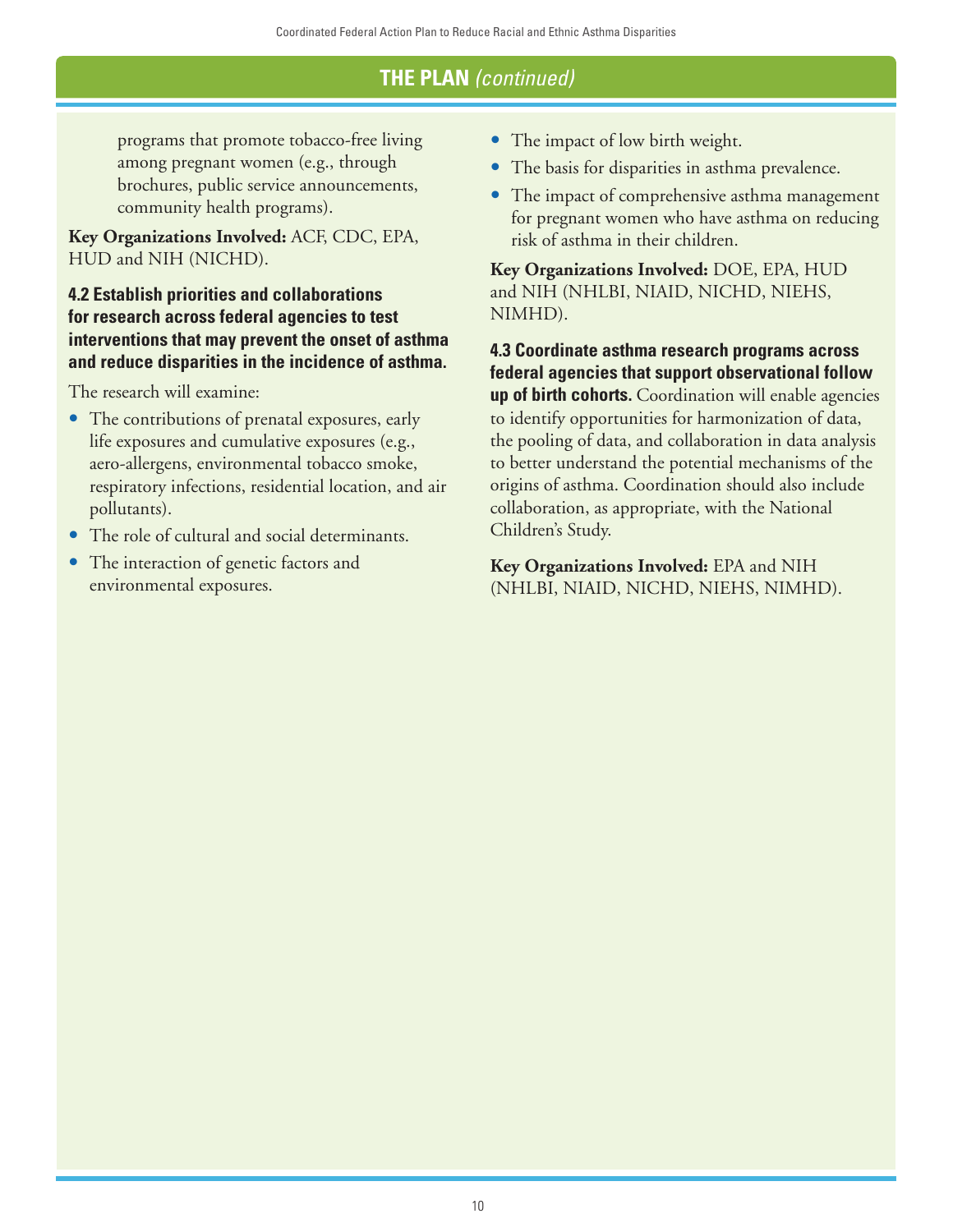### **IMPLEMENTATION OF ACTION PLAN**

Through the release of this *Action Plan*, the President's Task Force on Environmental Health Risks and Safety Risks to Children commits to the federal coordination, collaboration and communication that will be necessary for realizing the full impact of the activities outlined in this plan.

While some actions are already underway, complete implementation of this plan will require ongoing collaboration and monitoring among federal agencies. The plan will be implemented incrementally and will evolve, dependent on the availability of resources, to encompass new activities, translate research findings into policy and public health interventions, and leverage emerging opportunities for collaboration and coordination among federal agencies.

The Asthma Disparities Working Group established an organizational structure to support progress for each of the strategies in this plan. The key organizations that have been listed for the action items within each strategy will comprise a strategy group. These groups will be responsible for coordinating specific activities to advance each action. The groups will develop specific implementation plans with performance metrics and timelines for the implementation of actions. The groups will report to an Asthma Disparities Working Group Coordinating Team which will meet at least semiannually to oversee implementation of the *Action Plan* and report to the Task Force Steering Committee.

This *Action Plan* lays out a framework for implementation activities over the next three-five years.

Progress from individual activities will be documented semi-annually and made publically available at www. epa.gov/childrenstaskforce

#### **Conclusion**

A multi-level approach is required to address racial and ethnic disparities in asthma. Coordinated federal action will be necessary to achieve this, but is not sufficient by itself. Professional societies, non-governmental organizations and foundations with a focus on asthma; state and local governments; school associations; health care providers and insurers; and community asthma coalitions share a concern about asthma disparities. Many organizations already have programs targeting different aspects of the problem and have provided insights that shaped this *Action Plan*. All of them can contribute essential perspectives and services to share in its implementation. Each strategy group will identify specific opportunities to engage non-federal partners in implementing the *Action Plan*.

The time is now promising: there is a federal focus on health disparities that this *Action Plan* will leverage. The Affordable Care Act, the HHS Disparities Action Plan to Reduce Racial and Ethnic Disparities, the National Stakeholder Strategy for Achieving Health Equity, and the EPA, HHS and HUD environmental justice strategic plans signify broad senior leadership and commitment across federal agencies to make reducing disparities a federal priority. The blueprint presented here turns planning into action.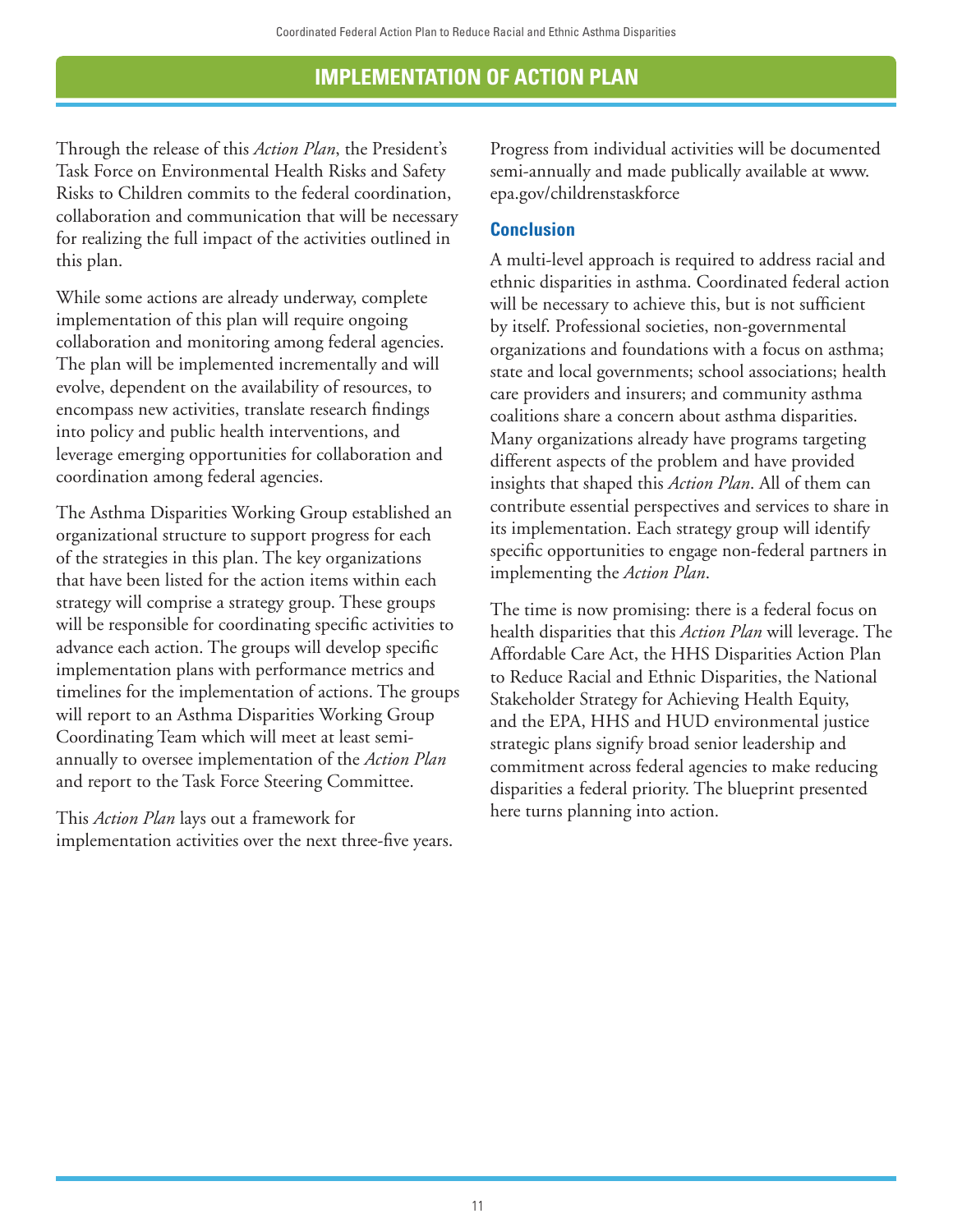# **APPENDIX A: ASTHMA DISPARITIES WORKING GROUP**

| <b>Council on Environmental Quality</b>                                                                                                            | Erin Fitzgerald                                                             |
|----------------------------------------------------------------------------------------------------------------------------------------------------|-----------------------------------------------------------------------------|
| <b>Department of Agriculture</b><br>National Institute of Food and Agriculture                                                                     | Herb Bolton*, Ph.D.                                                         |
| <b>Department of Health and Human Services</b><br>Center for Disease Control and Prevention                                                        |                                                                             |
| National Center for Health Statistics                                                                                                              | Lara Akinbami *, M.D.                                                       |
| National Center for Environmental Health                                                                                                           | Paul Garbe *, D.V.M., M.P.H.<br>Elizabeth Herman *, M.D., M.P.H.            |
| National Center for Chronic Disease Prevention and<br><b>Health Promotion</b>                                                                      | Rebekah Buckley, M.P.H., C.R.T., A.E.-C.                                    |
| Food and Drug Administration                                                                                                                       | Sally Seymour, M.D.                                                         |
| Health Resources and Services Administration<br>Office of Special Health Affairs                                                                   | Terry Adirim, M.D., M.P.H.                                                  |
| Office of Special Health Affairs/Office of Health Equity                                                                                           | Theresa Watkins-Bryant *, M.D.                                              |
| National Institutes of Health<br>National Heart, Lung, and Blood Institute                                                                         | James Kiley (Co-lead) *, Ph.D., M.S.<br>Virginia Taggart (Co-lead)*, M.P.H. |
| National Institute of Environmental Health Sciences                                                                                                | Sheila Newton, Ph.D., M.S.<br>Michelle Sever, M.S.                          |
| National Institute of Child Health and Human Development William Martin, M.D.                                                                      |                                                                             |
| National Institute on Minority Health and Health<br>Disparities                                                                                    | Nishadi Rajapakse, Ph.D., M.H.S.<br>Derrick Tabor*, Ph.D.                   |
| Office of the Assistant Secretary for Health                                                                                                       |                                                                             |
| Region 1                                                                                                                                           | Betsy Rosenfeld                                                             |
| Region 3                                                                                                                                           | Dalton Paxman, Ph.D.                                                        |
| <b>Department of Housing and Urban Development</b><br>Office of Healthy Homes and Lead Hazard Control<br>Office of Policy Development and Research | Peter Ashley (Co-Lead)*, Dr. P.H.<br>Michelle Sternthal*, Ph.D.             |
| <b>Department of Justice</b>                                                                                                                       |                                                                             |
| Office of Assistant Attorney General, Environment and<br><b>Natural Resources Division</b>                                                         | Judith Harvey, J.D.<br>Crystal Brown, J.D.                                  |
| <b>Department of Transportation</b>                                                                                                                |                                                                             |
| Office of Assistant Secretary for Transportation Policy<br>Federal Highway Administration                                                          | John Bolecek, M.U.E.P.<br>Mark Glaze                                        |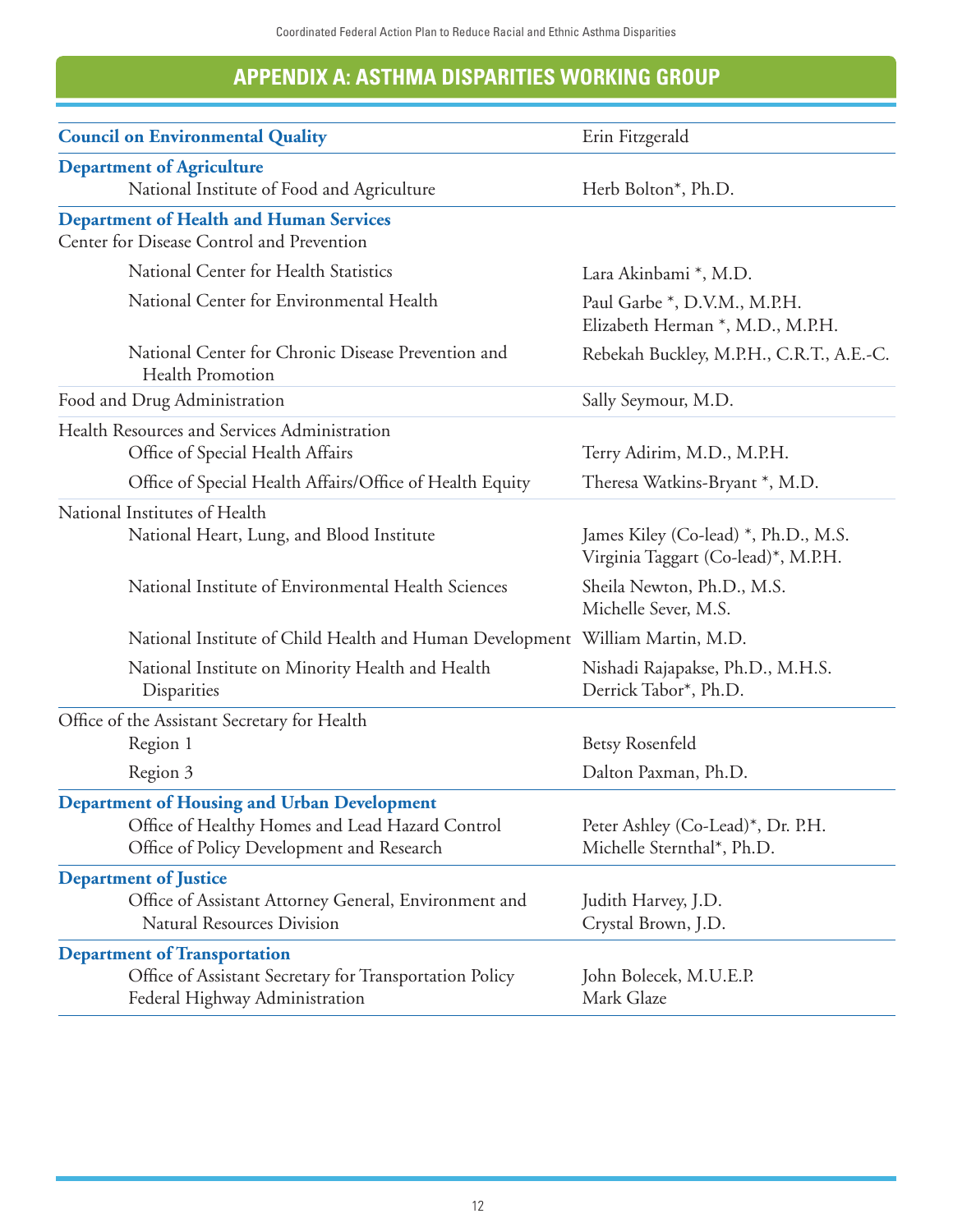| <b>Environmental Protection Agency</b>                    |                                                                 |
|-----------------------------------------------------------|-----------------------------------------------------------------|
| Indoor Environments Division, Office of Air and Radiation | David Rowson (Co-Lead) *, M.S.<br>Alisa Smith (Co-Lead)*, Ph.D. |
| Office of Children's Health Protection                    | Suril Mehta, M.P.H.                                             |
| Office of Research and Development                        | Sally Darney *, Ph.D.                                           |
| Region 4; Air, Pesticides and Toxics Management Division  | Carol Kemker, BISyE                                             |
| <b>Office of Science and Technology Policy</b>            | Michael Stebbins, Ph.D.                                         |

\*Members of the writing team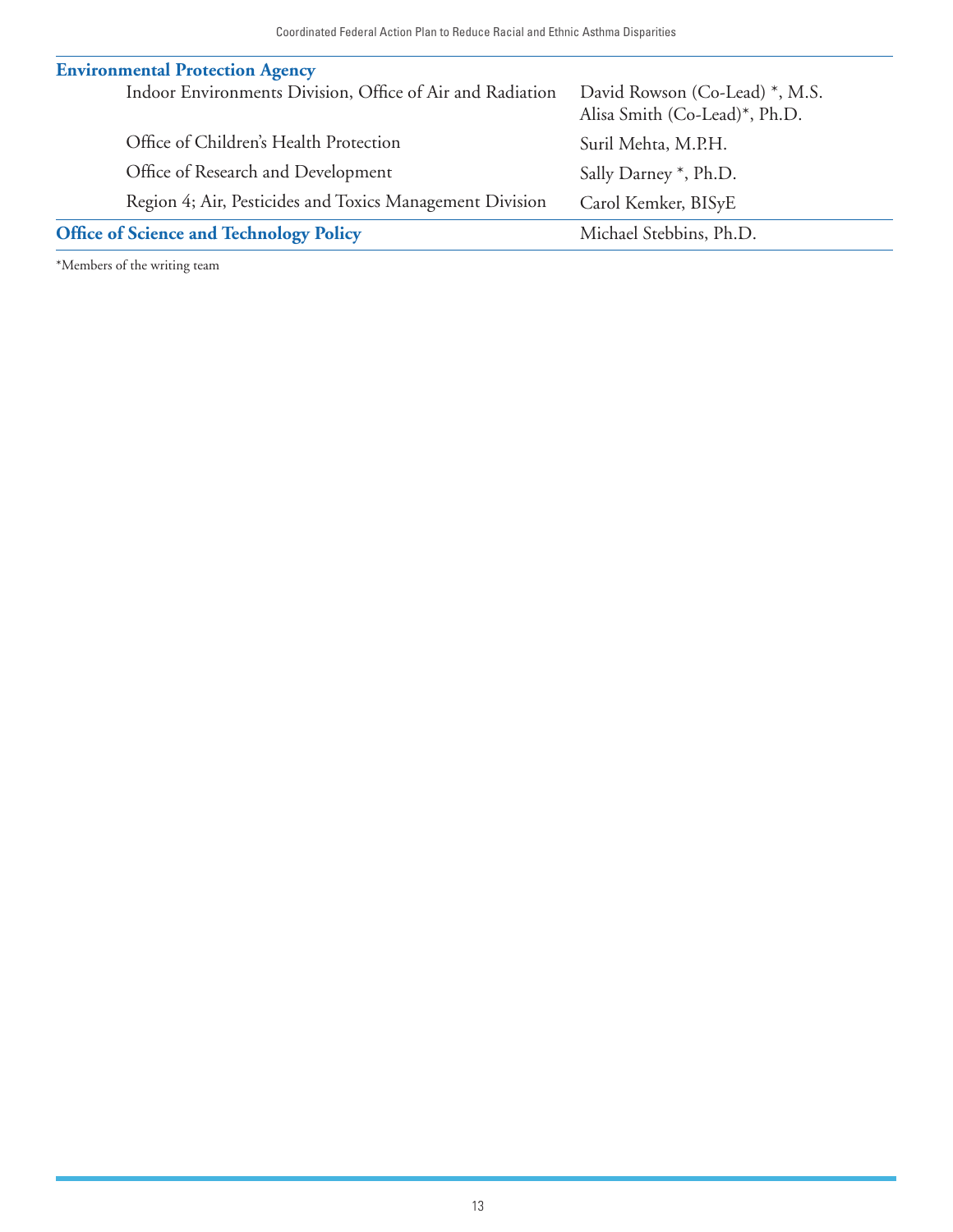# **APPENDIX B: HEALTHY PEOPLE 2020**

The *Action Plan* supports the following Healthy People 2020 objectives (for full text of the Healthy People 2020 objectives, see www.healthypeople.gov).

| <b>Access to Health Services</b>              |                                                                                                                                                                                                                                                                                                                                               |  |  |  |
|-----------------------------------------------|-----------------------------------------------------------------------------------------------------------------------------------------------------------------------------------------------------------------------------------------------------------------------------------------------------------------------------------------------|--|--|--|
| AHS-5                                         | Increase the proportion of persons who have a specific source of ongoing care.                                                                                                                                                                                                                                                                |  |  |  |
| AHS-6                                         | Reduce the proportion of individuals who are unable to obtain or delay in obtaining necessary medical care, dental<br>care or prescription medicines.                                                                                                                                                                                         |  |  |  |
| <b>Education and Community-based Programs</b> |                                                                                                                                                                                                                                                                                                                                               |  |  |  |
| ECBP-1                                        | Increase the proportion of preschool Early Head Start and Head Start programs that provide health education to<br>prevent health problems in the following areas: unintentional injury; violence; tobacco use and addiction; alcohol and<br>drug use; unhealthy dietary patterns; and inadequate physical activity, dental health and safety. |  |  |  |
| ECBP-5                                        | Increase the proportion of the nation's elementary, middle and senior high schools that have a full-time registered<br>school nurse.                                                                                                                                                                                                          |  |  |  |
| ECBP-10                                       | Increase the number of community-based organizations (including local health departments, tribal health services,<br>nongovernmental organizations and state agencies) providing population-based primary prevention services.                                                                                                                |  |  |  |
| <b>Environmental Health</b>                   |                                                                                                                                                                                                                                                                                                                                               |  |  |  |
| $EH-3$                                        | Reduce air toxic emissions to decrease the risk of adverse health effects caused by airborne toxics.                                                                                                                                                                                                                                          |  |  |  |
| EH-13                                         | Reduce indoor allergen levels: cockroach, mouse.                                                                                                                                                                                                                                                                                              |  |  |  |
| $EH-16$                                       | Increase the proportion of the nation's elementary, middle and high schools that have official school policies and<br>engage in practices that promote a healthy and safe physical school environment.                                                                                                                                        |  |  |  |
|                                               | <b>Health Communication and Health Information Technology</b>                                                                                                                                                                                                                                                                                 |  |  |  |
| HC/HIT-1                                      | (Developmental) Improve the health literacy of the population.                                                                                                                                                                                                                                                                                |  |  |  |
|                                               | <b>Maternal, Infant and Child Health</b>                                                                                                                                                                                                                                                                                                      |  |  |  |
| MICH-11                                       | Increase abstinence from alcohol, cigarettes and illicit drugs among pregnant women.                                                                                                                                                                                                                                                          |  |  |  |
| MICH-18                                       | Reduce postpartum relapse of smoking among women who quit smoking during pregnancy.                                                                                                                                                                                                                                                           |  |  |  |
| <b>Respiratory Disease</b>                    |                                                                                                                                                                                                                                                                                                                                               |  |  |  |
| $RD-1$                                        | Reduce asthma deaths.                                                                                                                                                                                                                                                                                                                         |  |  |  |
| $RD-2$                                        | Reduce hospitalizations for asthma.                                                                                                                                                                                                                                                                                                           |  |  |  |
| RD-3                                          | Reduce hospital emergency department visits for asthma.                                                                                                                                                                                                                                                                                       |  |  |  |
| RD-4                                          | Reduce activity limitations among persons with current asthma.                                                                                                                                                                                                                                                                                |  |  |  |
| RD-5                                          | Reduce the proportion of persons with asthma who miss school or work days.                                                                                                                                                                                                                                                                    |  |  |  |
| RD-6                                          | Increase the proportion of persons with current asthma who receive formal patient education.                                                                                                                                                                                                                                                  |  |  |  |
| $RD-7$                                        | Increase the proportion of persons with current asthma who receive appropriate asthma care according to National<br>Asthma Education and Prevention Program (NAEPP) guidelines.                                                                                                                                                               |  |  |  |
| RD-8                                          | Increase the numbers of states, territories and the District of Columbia with a comprehensive asthma surveillance<br>system for tracking asthma cases, illness and disability at the state level.                                                                                                                                             |  |  |  |
| <b>Tobacco Use</b>                            |                                                                                                                                                                                                                                                                                                                                               |  |  |  |
| TU-6                                          | Increase smoking cessation during pregnancy.                                                                                                                                                                                                                                                                                                  |  |  |  |
| <b>TU-11</b>                                  | Reduce the proportion of nonsmokers exposed to secondhand smoke.                                                                                                                                                                                                                                                                              |  |  |  |
| <b>TU-14</b>                                  | Increase the proportion of smoke-free homes.                                                                                                                                                                                                                                                                                                  |  |  |  |
| <b>TU-15</b>                                  | Increase tobacco-free environments in schools, including all school facilities, property, vehicles and school events.                                                                                                                                                                                                                         |  |  |  |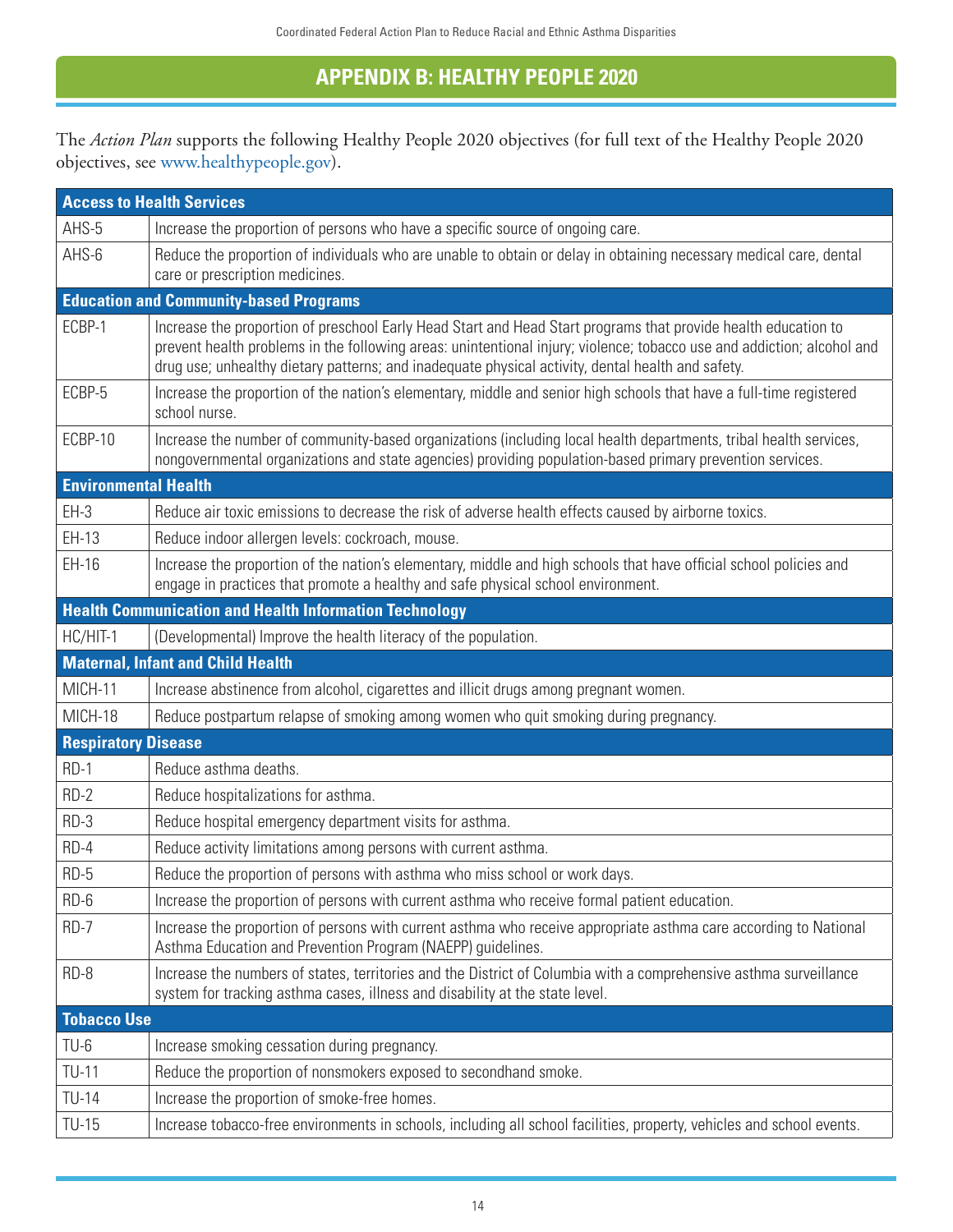APPENDIX C: HIGHLIGHTS OF PRIORITY COORDINATED FEDERAL ACTIONS **Appendix C: Highlights of priority Coordinated Federal Actions**

# **Strategy 1:**

| ֧֘֝                    |
|------------------------|
|                        |
| Í                      |
|                        |
|                        |
|                        |
| <b>Service Service</b> |
|                        |
|                        |
|                        |
|                        |
| ś                      |
|                        |
|                        |
|                        |
|                        |
|                        |
|                        |
|                        |
|                        |
|                        |
|                        |
|                        |
|                        |
|                        |
|                        |
|                        |
|                        |
|                        |
|                        |
|                        |
|                        |
|                        |
|                        |
|                        |
|                        |
|                        |
|                        |
|                        |
|                        |
|                        |

Priority Actions\* (see Action Plan for more details): **Priority Actions\*** (see *Action Plan* for more details):

- CDC, CMS, EPA and NIH (NHLBI) will explore strategies to expand access to asthma care services. • CDC, CMS, EPA and NIH (NHLBI) will explore strategies to expand access to asthma care services.
- AHRQ, CDC, CMS, EPA, HUSA, HUD and NIH (NHLB), NIMHD) will coordinate existing federal programs in health care settings in underserved communities to improve the • AHRQ, CDC, CMS, EPA, HRSA, HUD and NIH (NHLBI, NICHD, NIMHD) will coordinate existing federal programs in health care settings in underserved communities to improve the quality of asthma care. quality of asthma care.
- CDC, CPSC, DOE, EPA, HUD and USDA will expand their collaborative efforts to reduce environmental exposures in homes. • CDC, CPSC, DOE, EPA, HUD and USDA will expand their collaborative efforts to reduce environmental exposures in homes.
- • ACF, AHRQ, CDC, CPSC, ED, EPA, HRSA and NIH (NHLBI, NICHD, NIEHS) will implement asthma care services and reduce environmental exposures in schools and child care settings, • ACF, AHRO, CPSC, ED, EPA, HRSA and NIH (NHLBI, NICHD, NIEHS) will implement asthma care services and reduce environmental exposures in schools and child care settings, using existing federal programs in collaboration with private sector partners. using existing federal programs in collaboration with private sector partners.

# **Strategy 2:**

**Enhance capacity to deliver integrated, comprehensive asthma care to children in communities with racial and ethnic asthma disparities.**  Enhance capacity to deliver integrated, comprehensive asthma care to children in communities with racial and ethnic asthma disparities.

# Priority Actions\* (see Action Plan for more details): **Priority Actions\*** (see *Action Plan* for more details):

- AHRQ, CDC, CMS, DOE, ED, EPA, HUD, HRSA, all other HHS agencies and NIH (NHLBI, NICHD, NIEHS, NIMHD, NINR) will promote cross-sector partnerships among • AHRQ, CDC, CMS, DOE, ED, EPA, HUD, HRSA, all other HHS agencies and NIH (NHLBI, NICHD, NIEHS, NIMHD, NINR) will promote cross-sector partnerships among federally supported, community-based programs targeting children who experience a high burden of asthma. federally supported, community-based programs targeting children who experience a high burden of asthma.
- tools such as the Air Quality Index and EnviroFlash, and supporting communities in their efforts to address sustainable transportation; school siting, new construction, tools such as the Air Quality Index and EnviroFlash, and supporting communities in their efforts to address sustainable transportation; school siting, new construction, • CDC, CPSC, DOT, EPA, HUD and NIH (NIEHS) will collaborate to protect children from health risks due to short- and long-term exposure to air pollutants by promoting CDC, CPSC, DOT, EPA, HUD and NIH (NIEHS) will collaborate to protect children from health risks due to short- and long-term exposure to air pollutants by promoting renovations, repairs, operations and maintenance; and public awareness. renovations, repairs, operations and maintenance; and public awareness.
- • ACF, AHRQ, CDC, EPA, HRSA, HUD and NIH (NHLBI, NIAID, NICHD, NIEHS, NIMHD) will conduct research to evaluate models of partnerships that empower ACF, AHRQ, CDC, EPA, HRSA, HUD and NIH (NHLBI, NIAID, NICHD, NIEHS, NIMHD) will conduct research to evaluate models of partnerships that empower communities to identify and target disparate populations and provide comprehensive, integrated care at the community level. communities to identify and target disparate populations and provide comprehensive, integrated care at the community level.
- ACF, AHRO, CDC, EPA, HUD and NIH (NHLBI, NIEHS, NIMHD) will examine the relative contribution and cost-effectiveness of different components of a system-• ACF, AHRQ, CDC, EPA, HRSA, HUD and NIH (NHLBI, NIEHS, NIMHD) will examine the relative contribution and cost-effectiveness of different components of a systemwide partnership program. wide partnership program.

\* Key organizations involved are listed in alphbetical order. *\* Key organizations involved are listed in alphbetical order.*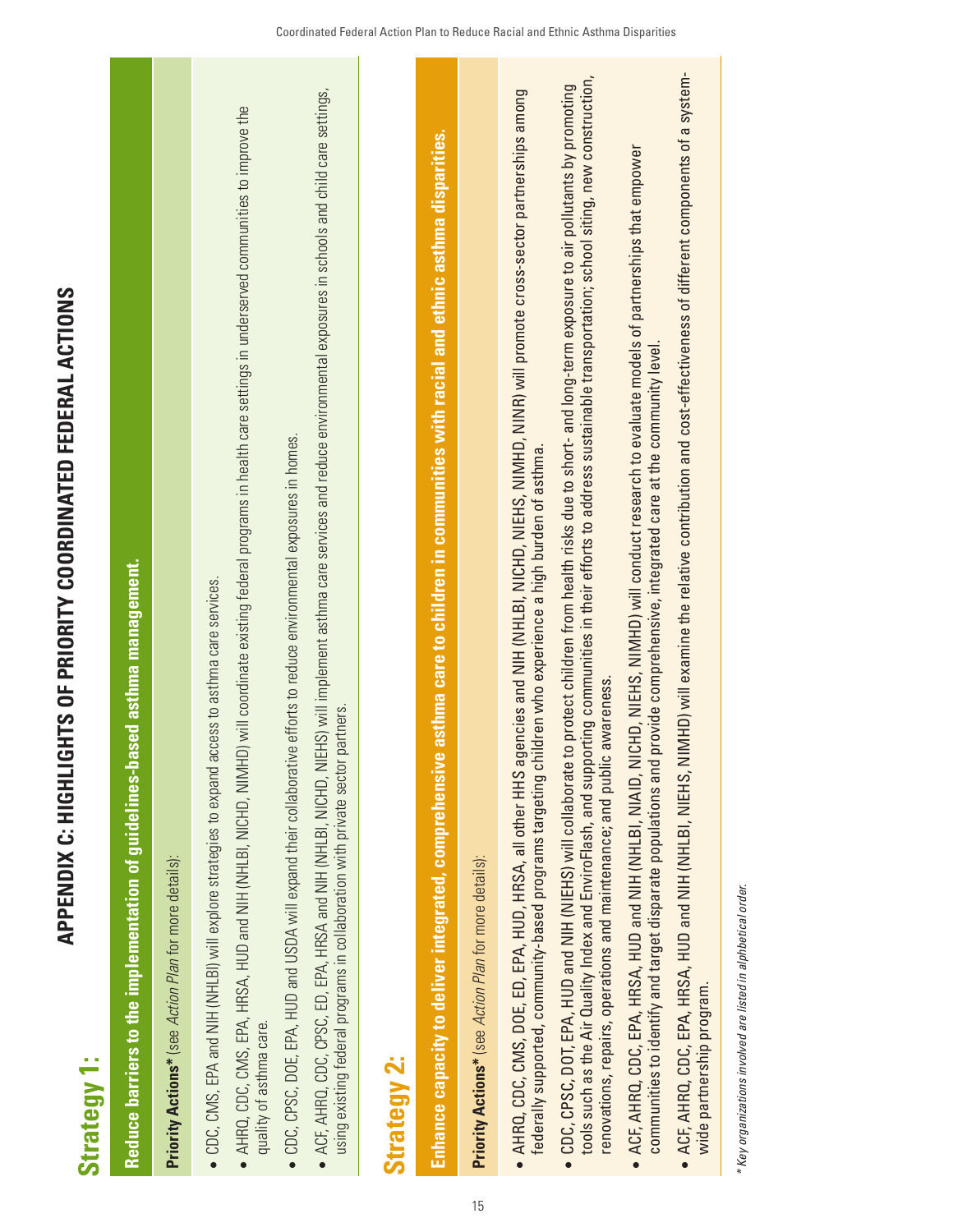Improve capacity to identify the children most impacted by asthma disparities. **Improve capacity to identify the children most impacted by asthma disparities.**

Priority Actions\* (see Action Plan for more details): **Priority Actions\*** (see *Action Plan* for more details):

- • CDC, EPA, HRSA and NIH (NHLBI, NIAID, NIEHS) will investigate the added value of emerging technologies to enhance identification of target populations and risk • CDC, EPA, HRSA and NIH (NHLBI, NIEHS) will investigate the added value of emerging technologies to enhance identification of target populations and risk factors.
- • AHRQ, CDC, CPSC and NIH (NHLBI, NIAID, NICHD, NIEHS) will promote standardization of definitions, measures, outcomes and information/data collection methods, • AHRO, CPSC and NIH (NHLBI, NICHD, NIEHS) will promote standardization of definitions, measures, outcomes and information/data collection methods, and will maximize availability and use of collected data across federal asthma programs and will maximize availability and use of collected data across federal asthma programs.
- • CDC, EPA and HRSA will promote standard definitions, measures, outcomes and information/data collection methods in state, local and community settings. • CDC, EPA and HRSA will promote standard definitions, measures, outcomes and information/data collection methods in state, local and community settings

# **Strategy 4:**

**Accelerate efforts to identify and test interventions that may prevent the onset of asthma among ethnic and racial minority children.**  Accelerate efforts to identify and test interventions that may prevent the onset of asthma among ethnic and racial minority children.

Priority Actions\* (see Action Plan for more details): **Priority Actions\*** (see *Action Plan* for more details):

- $\bullet$  ACF, CDC, EPA, HUD and NIH (NICHD) will reduce exposure to maternal smoking and environmental tobacco smoke (ETS; also known as secondhand smoke) among  $\bullet$  ACF, CDC, EPA, HUD and NIH (NICHD) will reduce exposure to maternal smoking and environmental tobacco smoke (ETS; also known as secondhand smoke) among pregnant women and infants. pregnant women and infants.
- • DOE, EPA, HUD and NIH (NHLBI, NIAID, NICHD, NIEHS, NIMHD) will establish priorities and collaborations for research across federal agencies to test interventions DOE, EPA, HUD and NIHLBI, NIAID, NICHD, NIEHS, NIMHD) will establish priorities and collaborations for research across federal agencies to test interventions that may prevent the onset of asthma and reduce disparities in the incidence of asthma. that may prevent the onset of asthma and reduce disparities in the incidence of asthma.
- $\bullet$  EPA and NIHLBI, NICHD, NIEHS, NIMHD) will coordinate asthma research programs across federal agencies that support observational follow-up of birth EPA and NIH (NHLBI, NICHD, NIEHS, NIMHD) will coordinate asthma research programs across federal agencies that support observational follow-up of birth cohorts.

**\***  *Key organizations involved are listed in alphabetical order.*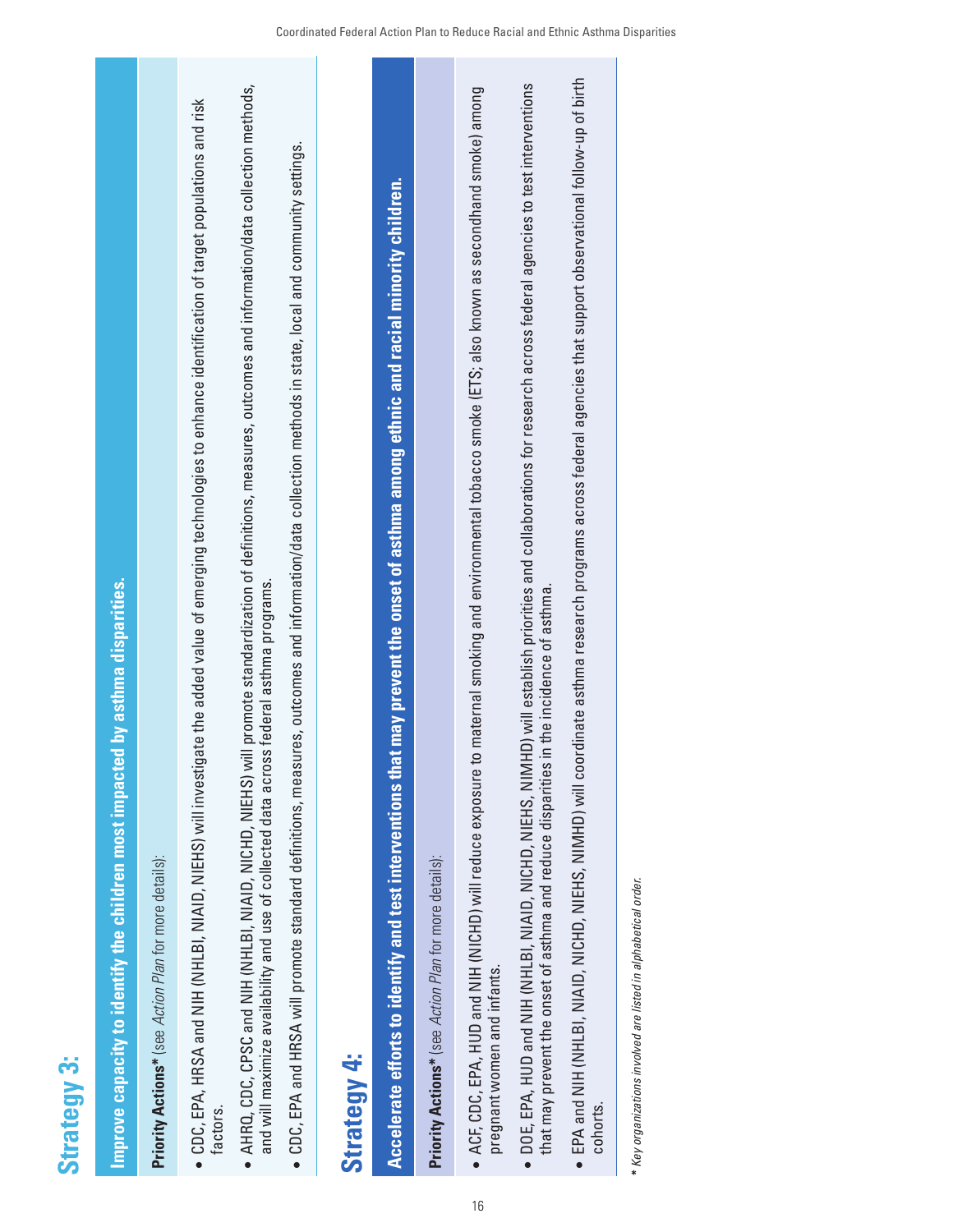Coordinated Federal Action Plan to Reduce Racial and Ethnic Asthma Disparities

# **ACKNOWLEDGEMENTS**

The Asthma Disparities Working Group would like to acknowledge the contributions made by staff members of the following organizations in meetings and telephone conference calls during the preparation of this report. Their thoughtful suggestions improved the focus and feasibility of the *Action Plan*, and helped us reach out to include more federal partners.

| <b>Department of Education</b>                                                        |                                                                                                                                                                                                                                 |
|---------------------------------------------------------------------------------------|---------------------------------------------------------------------------------------------------------------------------------------------------------------------------------------------------------------------------------|
| Office of Safe and Healthy Students                                                   | Shahla Ortega, M.A.                                                                                                                                                                                                             |
| <b>Department of Energy</b><br>Office of Weatherization and Intergovernmental Program | Ryan Middleton, M.P.A.<br>Jennifer Somers, M.P.Aff.                                                                                                                                                                             |
| <b>Department of Health and Human Services</b>                                        |                                                                                                                                                                                                                                 |
| Administration for Children and Families                                              | George Askew, M.D.<br>Katherine Beckmann                                                                                                                                                                                        |
| Agency for Healthcare Research and Quality                                            | Francis Chesley, M.D.<br>Cecilia Casale, Ph.D.<br>Denise Dougherty, Ph.D.<br>Iris Mabry-Hernandez, M.D., M.P.H.<br>Iliana Ponce-Gonzolez, M.D., M.P.H.<br>Shyam Misra, M.D., Ph.D.<br>Ernest Moy, M.D.<br>Rebecca Trocki, MSHAI |
| Centers for Disease Control and Prevention                                            |                                                                                                                                                                                                                                 |
| National Institute for Occupational Safety and Health                                 | Jeanne Cox Ganzer, Ph.D.                                                                                                                                                                                                        |
| Centers for Medicare and Medicaid Services                                            | Beth Benedict, Dr.P.H., J.D., R.N.<br>Marsha Lillie-Blanton, Dr.P.H.<br>Jane Hammen<br>Karen Llanos<br>Renard Murray, D.M.<br>Derek Robinson, M.D., M.B.A.<br>Pauline Karikari-Martin, M.P.H.,<br>M.S.N.                        |
| Health Resources and Services Administration                                          | Seiji Hayashi, M.D., M.P.H.                                                                                                                                                                                                     |
| National Institutes of Health                                                         |                                                                                                                                                                                                                                 |
| National Heart, Lung, and Blood Institute                                             | Matilde Alvarado, R.N., M.S.<br>Robinson Fulwood, Ph.D., M.S.P.H.<br>Gloria Ortiz, M.S.<br>Denise Simons-Morton, M.D., Ph.D.<br>Rachael Tracy, M.P.H.                                                                           |
| National Institute of Environmental Health Sciences                                   | Kimberly Gray, Ph.D.                                                                                                                                                                                                            |
| National Institute of Allergy and Infectious Diseases                                 | Peter Gergen, M.D., M.P.H.                                                                                                                                                                                                      |
| National Institute of Child Health and Human<br>Development                           | Michelle Hindi-Alexander, Ph.D.                                                                                                                                                                                                 |
| National Institute of Nursing Research                                                | Karen Huss, D.N.Sc., R.N.                                                                                                                                                                                                       |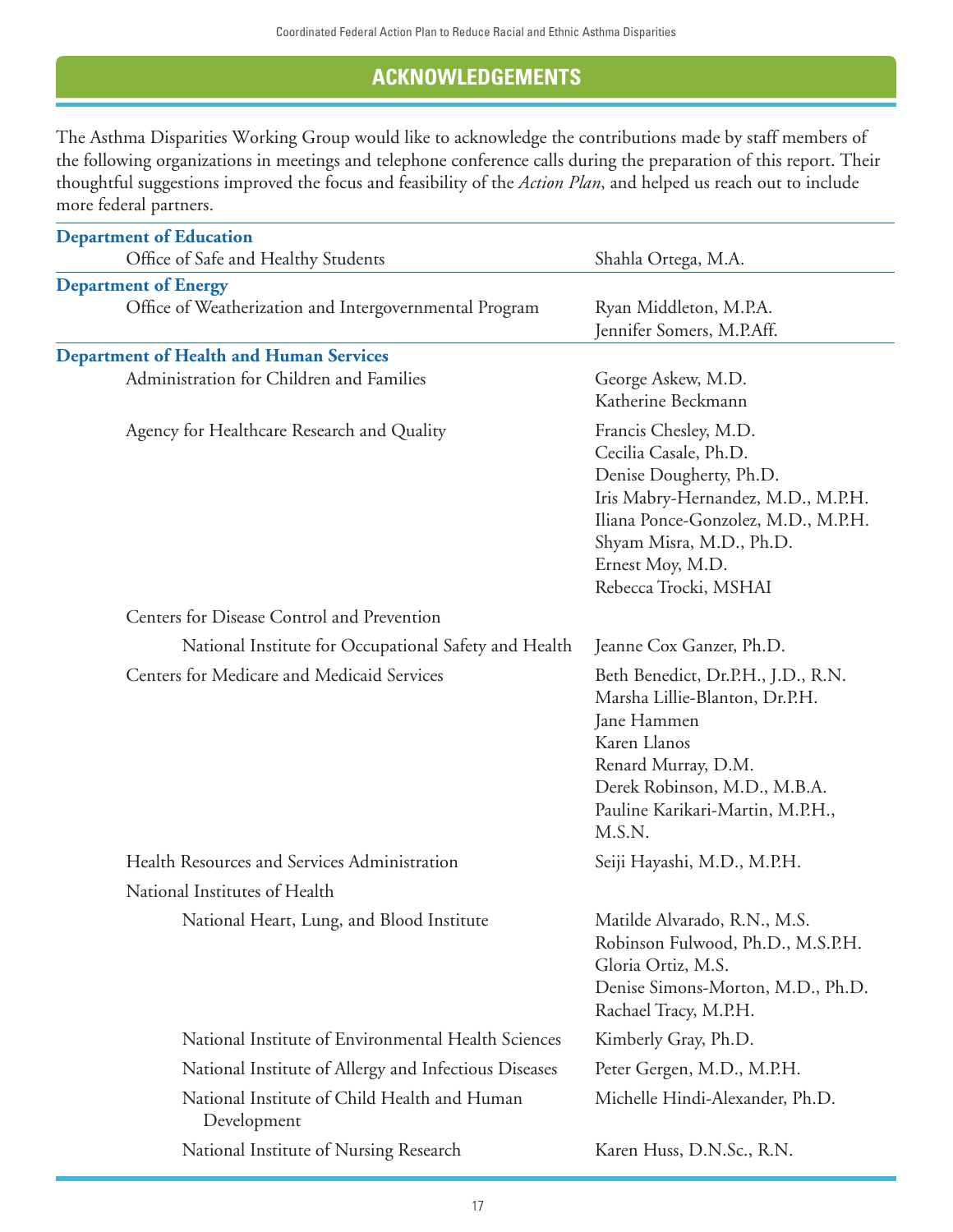| <b>Department of Health and Human Services</b> (continued)              |                                                                                  |
|-------------------------------------------------------------------------|----------------------------------------------------------------------------------|
| Office of the Assistant Secretary for Health                            | Howard Koh, M.D.<br>Garth Graham, M.D., M.P.H.<br>Rosie Henson<br>Sandra Howard* |
| Office of Health Reform                                                 | Maya Alvarez, M.P.H.                                                             |
| Office of Minority Health                                               | J. Nadine Gracia, M.D., M.Sc.E.<br>Chazeman Jackson, Ph.D.                       |
| Office of the National Coordinator for Health Information<br>Technology | Aaron McKethan, Ph.D.<br>Amanda Misiti<br>Todd Park                              |
| <b>Department of Housing and Urban Development</b>                      |                                                                                  |
| Office of Healthy Homes and Lead Hazard Control                         | Jon L. Gant<br>Matthew Ammon<br>Warren Friedman, Ph.D.                           |
| <b>Environmental Protection Agency</b>                                  |                                                                                  |
| Office of the Administrator                                             | Peter Grevatt, Ph.D.*                                                            |
| Office of Research and Development                                      | David Diaz Sanchez, Ph.D.<br>Devon Payne Sturges, Dr.P.H.                        |
| Office of Air and Radiation                                             | Susan Stone, M.S.<br>Debbie Stackhouse                                           |
| <b>U.S. Consumer Product Safety Commission</b>                          |                                                                                  |
| <b>Health Sciences</b>                                                  | Mary Ann Danello, Ph.D.<br>Joanna Matheson, Ph.D.<br>Melanie Biggs, Ph.D.        |

\* Co-Chair, Senior Steering Committee, President's Task Force on Environmental Health Risks and Safety Risks to Children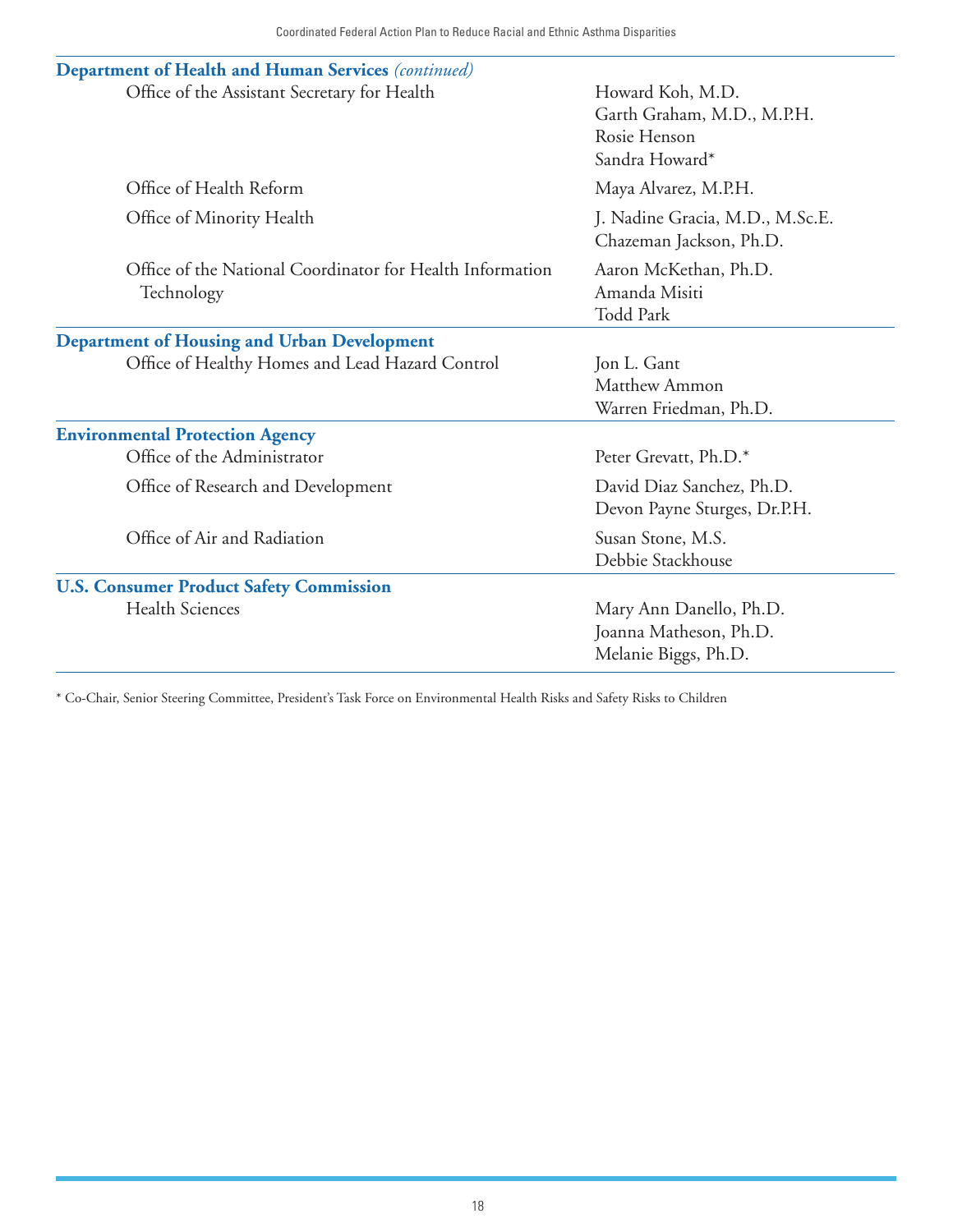# **GLOSSARY OF TERMS**

**Built Environment:** The built environment includes all of the physical parts of where we live and work (e.g., homes, buildings, streets, open spaces and infrastructure).

**Community Guide Recommendations**: The Task Force on Community Preventive Services recommends the use of home-based, multi-trigger, multicomponent interventions with an environmental focus for children and adolescents with asthma based on evidence of effectiveness in improving asthma symptoms and reducing the number of school days missed due to asthma.[\(http://www.cdc.gov/asthma/interventions/](http://www.cdc.gov/asthma/interventions/community_guide.html) community guide.html)

**Disparities**: Differences in health outcomes that are closely linked with social, economic and environmental disadvantages. ([http://www.minorityhealth.hhs.gov/](http://www.minorityhealth.hhs.gov/npa/templates/content.aspx?lvl=1&lvlid=33&ID=285) [npa/templates/content.aspx?lvl=1&lvlid=33&ID=285\)](http://www.minorityhealth.hhs.gov/npa/templates/content.aspx?lvl=1&lvlid=33&ID=285)

**HHS/NAEPP Guidelines: NAEPP Expert Panel** 

**Report:** Clinical guidelines for the diagnosis and management of asthma. The guidelines are issued by the National Asthma Education and Prevention Program (NAEPP) of the National Heart, Lung, and Blood

Institute (NHLBI) and the Department of Health and Human Services (HHS); the guidelines are also updated periodically. ([http://www.nhlbi.nih.gov/guidelines/](http://www.nhlbi.nih.gov/guidelines/asthma/) [asthma/\)](http://www.nhlbi.nih.gov/guidelines/asthma/)

**Integrated Pest Management (IPM):** IPM relies on a combination of current, comprehensive and commonsense practices to manage pest damage and impacts by the most economical means, and with the least possible hazard to people, property and the environment. ([http://www.epa.gov/pesticides/factsheets/ipm.htm\)](http://www.epa.gov/pesticides/factsheets/ipm.htm)

**Key Clinical Activities for Quality Asthma Care:** A joint publication by the Centers for Disease Control and Prevention (CDC) and the National Institutes of Health (NIH) that provides guidance on the essential components of asthma management for purchasers and payers of health services. [\(http://www.cdc.gov/mmwr/](http://www.cdc.gov/mmwr/preview/mmwrhtml/rr5206a1.htm) [preview/mmwrhtml/rr5206a1.htm\)](http://www.cdc.gov/mmwr/preview/mmwrhtml/rr5206a1.htm)

**Social Determinants of Health:** The conditions in which people are born, grow, live, work and age, including the health system. [\(http://www.who.int/](http://www.who.int/social_determinants/en/) [social\\_determinants/en/](http://www.who.int/social_determinants/en/))

#### **LIST OF ACRONYMS**

**ACF** Administration for Children and Families **AHRQ** Agency for Healthcare Research and Quality **CDC** Centers for Disease Control and Prevention **CMS** Centers for Medicare and Medicaid Services **CPSC** Consumer Product Safety Commission **DOE** Department of Energy **DOT** Department of Transportation **ED** Department of Education **EPA** Environmental Protection Agency **HHS** Department of Health and Human Services **HRSA** Health Resources and Services Administration **HUD** Department of Housing and Urban Development

|              | <b>NHLBI</b> National Heart, Lung and Blood Institute                               |
|--------------|-------------------------------------------------------------------------------------|
| <b>NIAID</b> | National Institute of Allergy and Infectious<br>Diseases                            |
|              | <b>NICHD</b> National Institute of Child Health and<br>Human Development            |
|              | <b>NIEHS</b> National Institute of Environmental Health<br>Sciences                 |
| NIH          | National Institutes of Health                                                       |
|              | <b>NIMHD</b> National Institute on Minority Health and<br><b>Health Disparities</b> |
| <b>NINR</b>  | National Institute of Nursing Research                                              |
| <b>USDA</b>  | Department of Agriculture                                                           |